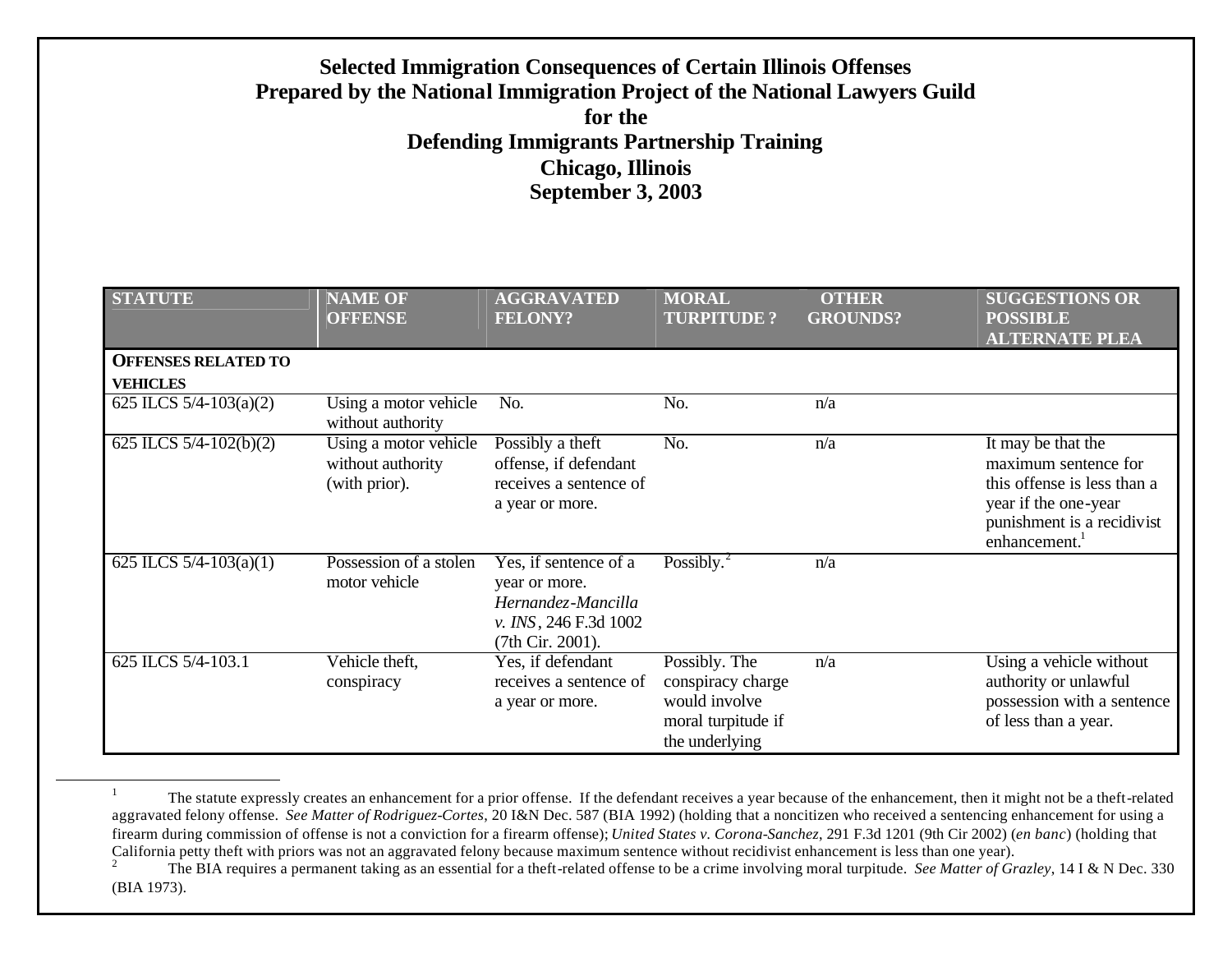|                                   | <b>Selected Immigration Consequences of Certain Illinois Offenses</b><br><b>Defending Immigrants Partnership Training</b><br><b>Chicago, Illinois</b><br><b>September 3, 2003</b> |                                                             |                                                                                                                                                                                                             |                                 |                                                                                                                    |  |  |  |
|-----------------------------------|-----------------------------------------------------------------------------------------------------------------------------------------------------------------------------------|-------------------------------------------------------------|-------------------------------------------------------------------------------------------------------------------------------------------------------------------------------------------------------------|---------------------------------|--------------------------------------------------------------------------------------------------------------------|--|--|--|
| <b>STATUTE</b>                    | <b>NAME OF</b><br><b>OFFENSE</b>                                                                                                                                                  | <b>AGGRAVATED</b><br><b>FELONY?</b>                         | <b>MORAL</b><br><b>TURPITUDE?</b>                                                                                                                                                                           | <b>OTHER</b><br><b>GROUNDS?</b> | <b>SUGGESTIONS OR</b><br><b>POSSIBLE</b><br><b>ALTERNATE PLEA</b>                                                  |  |  |  |
|                                   |                                                                                                                                                                                   |                                                             | offense does.<br>Since possession of<br>a stolen vehicle<br>does not require a<br>permanent taking,<br>it is unclear<br>whether a<br>conviction for<br>conspiracy to<br>possess involves<br>moral turpitude |                                 |                                                                                                                    |  |  |  |
| 625 ILCS 5/6-303                  | Driving with a<br>suspended license<br>with a DUI prior                                                                                                                           | No.                                                         | Possibly. $3$                                                                                                                                                                                               | n/a                             |                                                                                                                    |  |  |  |
| 625 ILCS 5/11-401(d).             | Motor vehicle<br>accidents involving<br>death.                                                                                                                                    | Probably not.                                               | Possibly.                                                                                                                                                                                                   | n/a                             | Reckless driving not<br>resulting in great bodily<br>harm, permanent<br>disability, or<br>disfigurement to another |  |  |  |
| 625 ILCS $5/11-501(a)(1)-(2)$     | Driving under the<br>influence                                                                                                                                                    | No. Bazan-Reyes v.<br>INS, 256 F.3d 600<br>(7th Cir. 2001). | $\overline{No}$                                                                                                                                                                                             | n/a                             |                                                                                                                    |  |  |  |
| 625 ILCS $5/11 - 501(c)(1) - (3)$ | Driving under the<br>influence with a<br>suspended license                                                                                                                        | No. Bazan-Reyes v.<br>INS, 256 F.3d 600<br>(7th Cir. 2001). | Yes. See Matter of<br>Lopez-Meza, 22<br>I&N Dec. 1188                                                                                                                                                       | n/a                             |                                                                                                                    |  |  |  |

 $3 \text{ This of }$  This offense punishes a driver who drives with a suspended license after having been convicted of DUI. It has slightly different elements than the statute the Board held to involve moral turpitude analyzed in *Matter of Lopez-Meza*, 22 I&N Dec. 1188 (BIA 1999), which punishes a person drove under the influence with knowledge that she or he is prohibited from driving under any circumstance.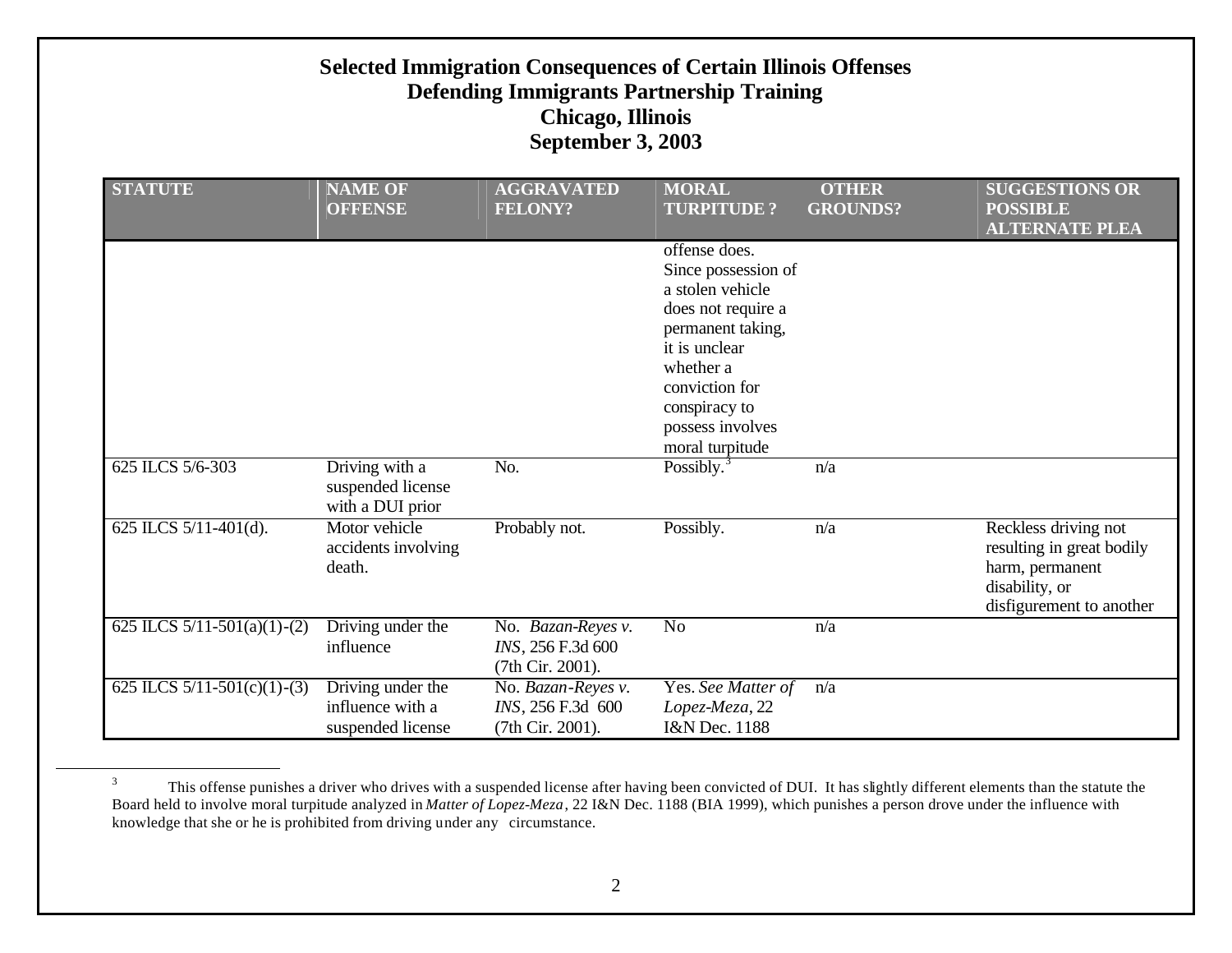| <b>STATUTE</b>                                    | <b>NAME OF</b><br><b>OFFENSE</b>                     | <b>AGGRAVATED</b><br><b>FELONY?</b>                         | <b>MORAL</b><br><b>TURPITUDE?</b>                                    | <b>OTHER</b><br><b>GROUNDS?</b> | <b>SUGGESTIONS OR</b><br><b>POSSIBLE</b><br><b>ALTERNATE PLEA</b>            |
|---------------------------------------------------|------------------------------------------------------|-------------------------------------------------------------|----------------------------------------------------------------------|---------------------------------|------------------------------------------------------------------------------|
|                                                   |                                                      |                                                             | (BIA 1999).                                                          |                                 |                                                                              |
| 625 ILCS $5/11 - 501(d)(1)(a)$                    | Drunk driving, felony                                | No. Bazan-Reyes v.<br>INS, 256 F.3d 600<br>(7th Cir. 2001). | N <sub>o</sub>                                                       | n/a                             |                                                                              |
| 625 ILCS 5/11-503                                 | Reckless driving                                     | No.                                                         | No.                                                                  | n/a                             |                                                                              |
| 705 ILCS 405/2-3                                  | Child neglect                                        | No.                                                         | Probably                                                             | Yes, domestic<br>violence.      |                                                                              |
| <b>OFFENSES INVOLVING</b><br><b>BODILY INJURY</b> |                                                      |                                                             |                                                                      |                                 |                                                                              |
| 720 ILCS $5/9-1$ (a) (1)-(3)                      | Murder, 1st degree                                   | Yes.                                                        | Yes.                                                                 | n/a                             | Concealment of homicidal<br>death, although it is<br>unlikely to be offered. |
| 720 ILCS 5/9-2(a)                                 | Murder, 2d degree                                    | Yes.                                                        | Yes.                                                                 | n/a                             | Concealment of homicidal<br>death, although it is<br>unlikely to be offered. |
| 720 ILCS 5/9-3                                    | Involuntary<br>manslaughter and<br>reckless homicide | Yes, Matter of<br>Alcantar, 20 I&N<br>Dec. 801 (BIA 1994).  | Yes. See Matter of<br>Franklin, 20 I. &<br>N. Dec. 867 (BIA<br>1994) | n/a                             | Reckless conduct or<br>Concealment of homicidal<br>death.                    |
| 720 ILCS 5/9-3.1                                  | Concealment of<br>homicidal death                    | Possibly. $4$                                               | Possibly. <sup>5</sup>                                               | n/a                             |                                                                              |
| <b>KIDNAPPING AND</b>                             |                                                      |                                                             |                                                                      |                                 |                                                                              |

<sup>4</sup> Concealing a homicidal death is analogous to the federal crime of misprision of felony (concealing a felony). In *Matter of Espinoza-Gonzalez*, 22 I&N Dec. 889 (BIA 1999), the BIA has held that the misprision (concealing) of felony is not an aggravated felony because a person convicted of misprision is guilty of an offense distinct from the underlying offense.

<sup>5</sup> *Compare Matter of S-C*, 3 I&N Dec. 350 (BIA 1948) (holding that a conviction for misprision of felony was not a crime involving moral turpitude) *with Itani v. Ashcroft*, 298 F.3d 1213 (11th Cir. 2002) (holding that a conviction for misprision of felony is a crime involving moral turpitude.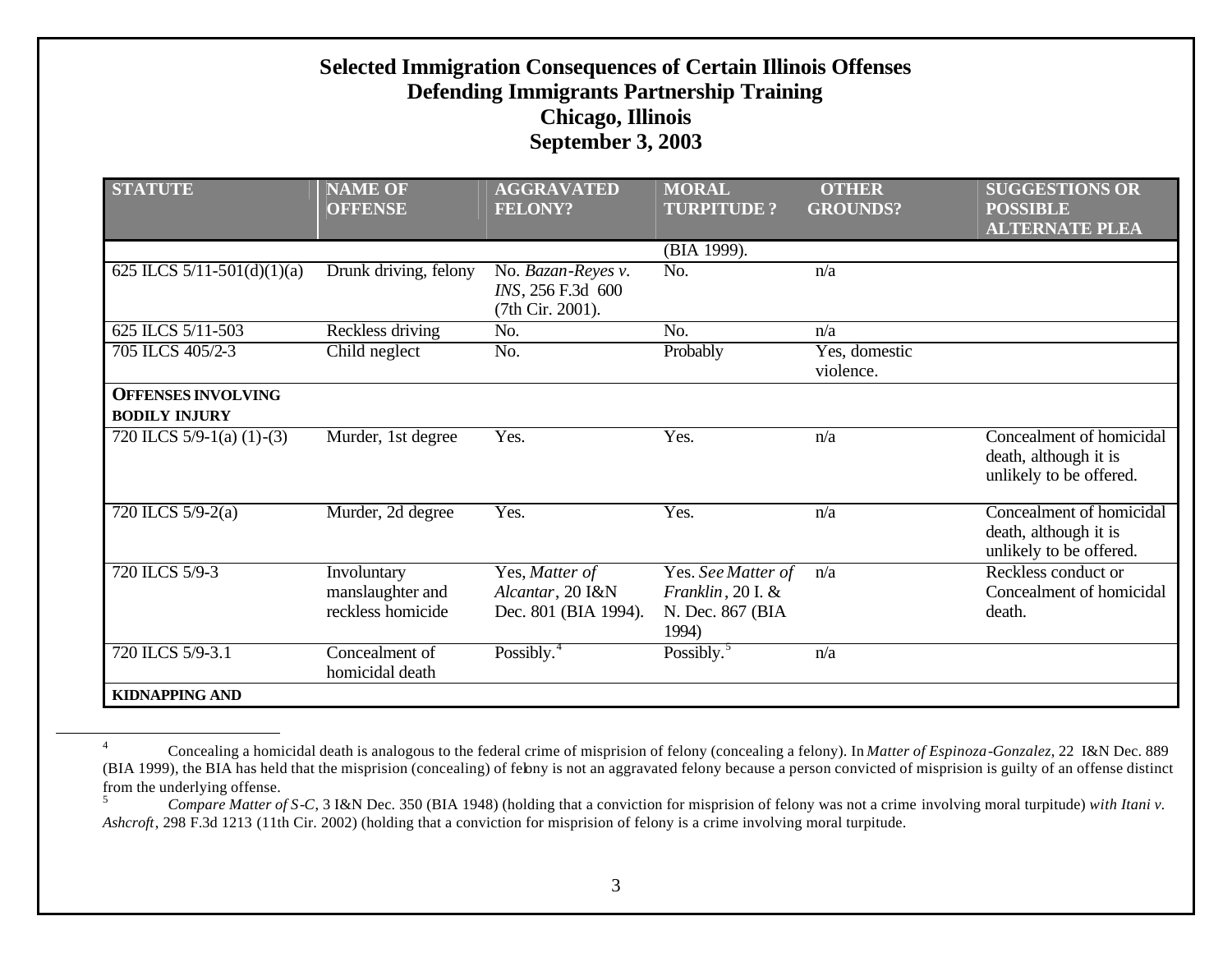| <b>Selected Immigration Consequences of Certain Illinois Offenses</b><br><b>Defending Immigrants Partnership Training</b><br><b>Chicago, Illinois</b><br><b>September 3, 2003</b> |                                             |                                                                                                                                            |                                   |                                 |                                                                   |  |  |
|-----------------------------------------------------------------------------------------------------------------------------------------------------------------------------------|---------------------------------------------|--------------------------------------------------------------------------------------------------------------------------------------------|-----------------------------------|---------------------------------|-------------------------------------------------------------------|--|--|
| <b>STATUTE</b>                                                                                                                                                                    | <b>NAME OF</b><br><b>OFFENSE</b>            | <b>AGGRAVATED</b><br><b>FELONY?</b>                                                                                                        | <b>MORAL</b><br><b>TURPITUDE?</b> | <b>OTHER</b><br><b>GROUNDS?</b> | <b>SUGGESTIONS OR</b><br><b>POSSIBLE</b><br><b>ALTERNATE PLEA</b> |  |  |
| <b>RELATED OFFENSES</b>                                                                                                                                                           |                                             |                                                                                                                                            |                                   |                                 |                                                                   |  |  |
| 720 ILCS $5/10-1(a)(2)$                                                                                                                                                           | Kidnapping by force                         | Yes, if the defendant<br>receives a sentence of<br>a year or more.                                                                         | Yes.                              | n/a                             |                                                                   |  |  |
| 720 ILCS $5/10-1(a)(1)$ , (3)<br>and $(4)$                                                                                                                                        | Kidnapping                                  | Very likely to be a<br>crime of violence<br>based on nature of<br>offense if the<br>defendant receives a<br>sentence of a year or<br>more. | Very likely. <sup>6</sup>         | n/a                             | Possibly unlawful<br>restraint. <sup>7</sup>                      |  |  |
| 720 ILCS 5/10-2                                                                                                                                                                   | Aggravated<br>kidnapping (except<br>(a)(1)) | Very likely to be a<br>crime of violence<br>based on nature of<br>offense. This offense<br>carries a mandatory<br>minimum sentence.        | Yes.                              | n/a                             | Possibly unlawful<br>restraint. See footnote 7.                   |  |  |
| 720 ILCS $5/10-2(a)(1)$                                                                                                                                                           | Aggravated<br>kidnapping for<br>ransom      | Yes, ransom crime<br>aggravated felony<br>ground.                                                                                          | Yes.                              | n/a                             | Possibly unlawful<br>restraint. See footnote 7.                   |  |  |
| 720 ILCS 5/10-3                                                                                                                                                                   | Unlawful restraint                          | Possibly a crime of<br>violence if defendant<br>receives a sentence of                                                                     | Possibly.                         | n/a                             |                                                                   |  |  |

*<sup>6</sup> See Hamdan v. INS*, 98 F.3d 183 (5th Cir. 1996) for an analysis of when kidnapping offenses involve moral turpitude.

<sup>7</sup> Although there are no cases on point, it is possible that unlawful restraint is not a crime of violence because it lacks an express force element, it is not listed expressly as a "forcible felony" under  $720$  ILCS  $5/2$ -8, and it is not clear that there is a substantial likelihood that force would be used in committing the offense. If it turns out not to make a difference for immigration purposes, it is also a less serious felony than kidnapping for criminal defense purposes.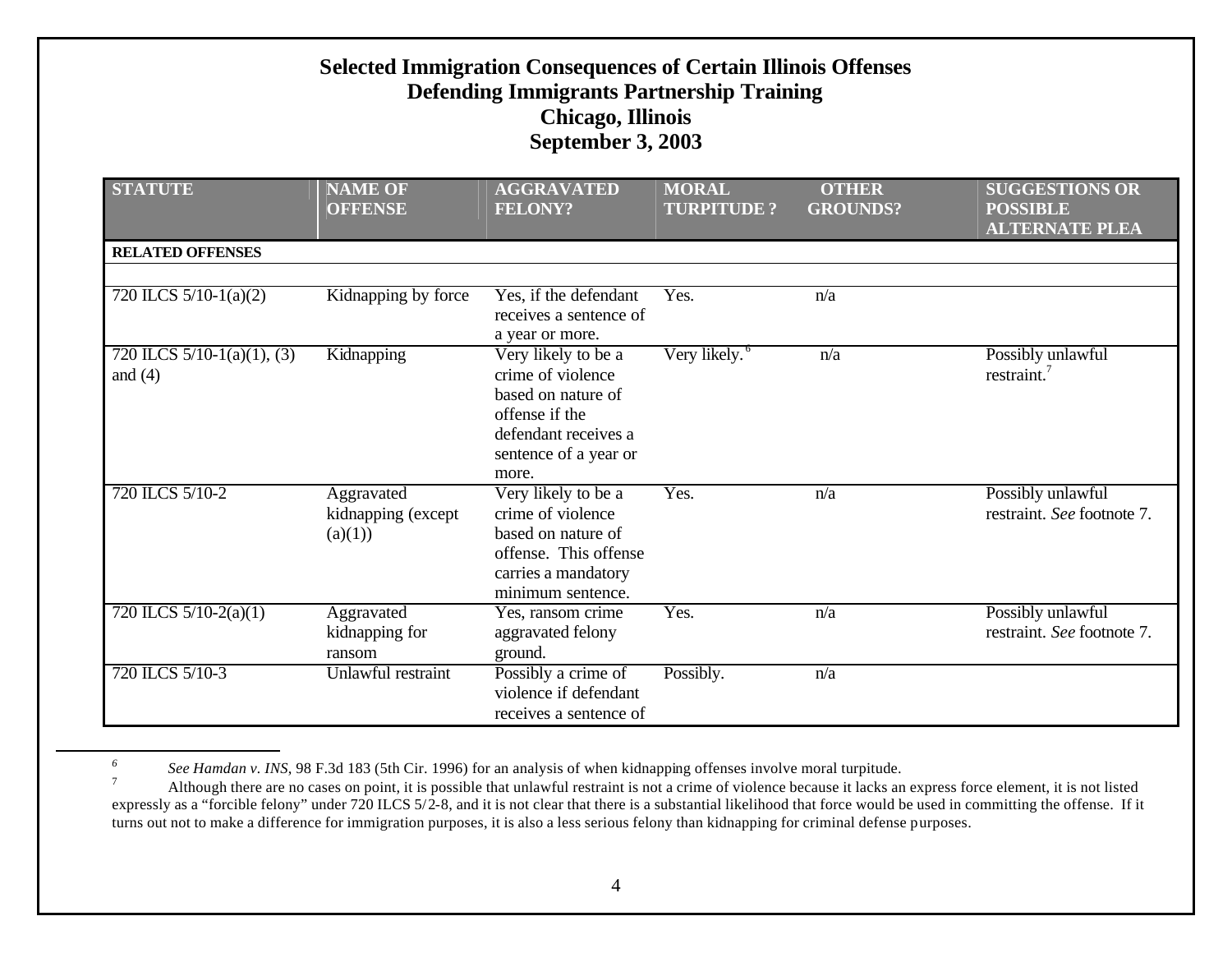| <b>STATUTE</b>      | <b>NAME OF</b><br><b>OFFENSE</b>         | <b>AGGRAVATED</b><br><b>FELONY?</b>                                                                     | <b>MORAL</b><br><b>TURPITUDE?</b> | <b>OTHER</b><br><b>GROUNDS?</b>                                                                    | <b>SUGGESTIONS OR</b><br><b>POSSIBLE</b>        |
|---------------------|------------------------------------------|---------------------------------------------------------------------------------------------------------|-----------------------------------|----------------------------------------------------------------------------------------------------|-------------------------------------------------|
|                     |                                          |                                                                                                         |                                   |                                                                                                    | <b>ALTERNATE PLEA</b>                           |
|                     |                                          | a year or more.                                                                                         |                                   |                                                                                                    |                                                 |
| 720 ILCS 5/10-3.1   | Aggravated unlawful<br>restraint         | Very likely to be a<br>crime of violence if a<br>defendant receives a<br>sentence of a year or<br>more. | Probably.                         | Yes, firearm ground if<br>the record of<br>conviction reveals<br>that defendant used a<br>firearm. | Possibly unlawful<br>restraint. See footnote 7. |
| 720 ILCS 5/10-4     | Forcible detention                       | Yes. Crime of<br>violence ground if the<br>defendant receives a<br>sentence of a year or<br>more.       | Yes.                              | n/a                                                                                                | Possibly unlawful<br>restraint. See footnote 7. |
| <b>SEX OFFENSES</b> |                                          |                                                                                                         |                                   |                                                                                                    |                                                 |
| 720 ILCS 5/11-9.1   | <b>Sexual Exploitation</b><br>of a child | Yes. Sexual abuse of<br>a minor.                                                                        | Yes.                              | n/a                                                                                                |                                                 |
| 720 ILCS 5/11-14    | Prostitution                             | No.                                                                                                     | Yes.                              | n/a                                                                                                |                                                 |
| 720 ILCS 5/11-14.1  | Solicitation of a<br>sexual act          | No.                                                                                                     | Yes.                              | Yes, prostitution                                                                                  |                                                 |
| 720 ILCS 5/11-15    | Soliciting for a<br>prostitute           | Probably an offense<br>related to a<br>prostitution business.                                           | Yes.                              | Yes, prostitution<br>ground.                                                                       |                                                 |
| 720 ILCS 5/11-15.1  | Soliciting for a<br>Juvenile Prostitute  | Probably an offense<br>relating to a<br>prostitution business<br>or sexual abuse of a<br>minor.         | Yes.                              | Yes, prostitution<br>ground.                                                                       |                                                 |
| 720 ILCS 5/11-16    | Pandering                                | Yes, an offense<br>relating to a<br>prostitution business.                                              | Yes.                              | Yes, prostitution<br>ground.                                                                       |                                                 |
| 720 ILCS 5/11-17    | Keeping a place of                       | Yes, an offense                                                                                         | Yes.                              | Yes, prostitution                                                                                  |                                                 |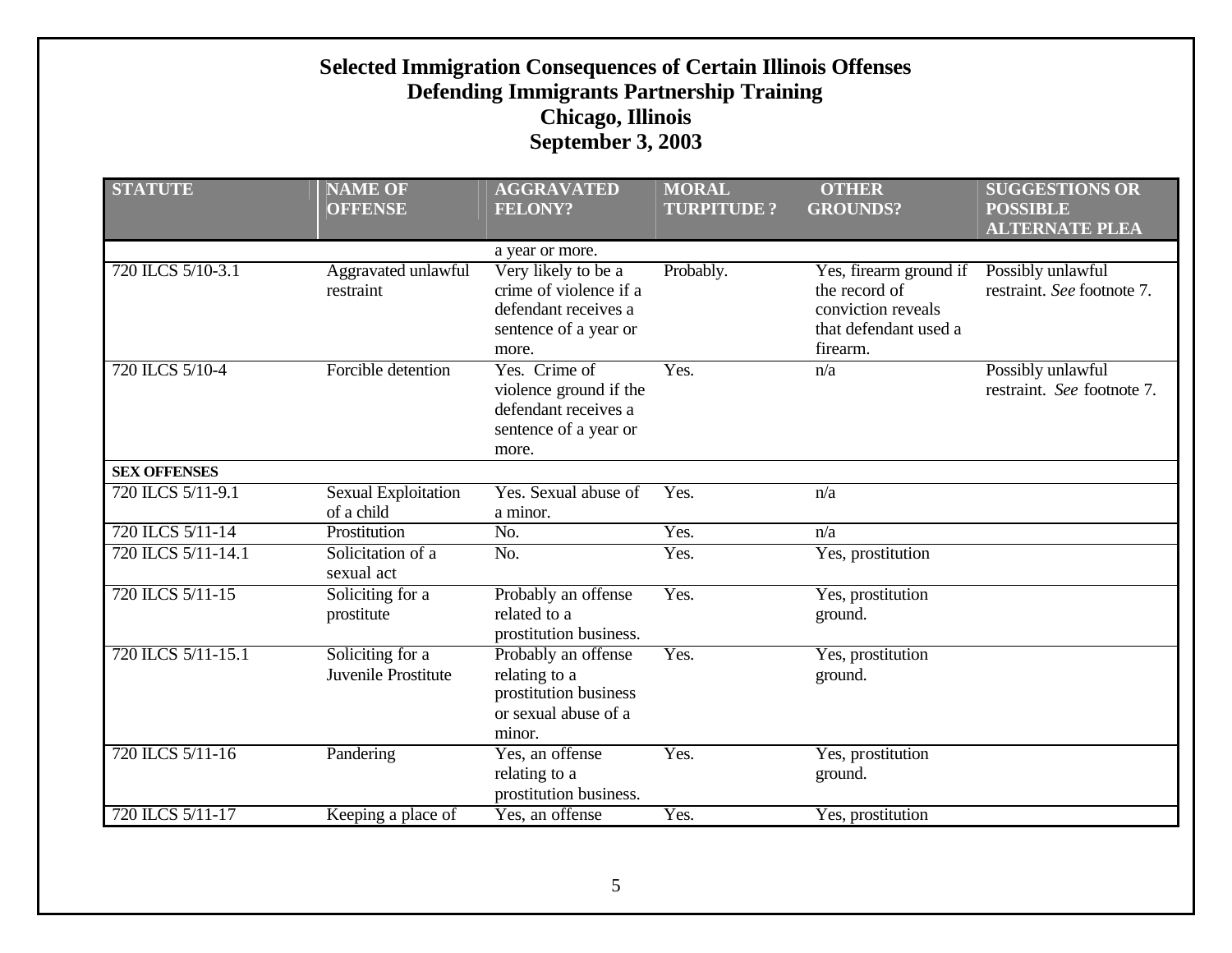| <b>STATUTE</b>                                | <b>NAME OF</b>                              | <b>AGGRAVATED</b>                                          | <b>MORAL</b>                              | <b>OTHER</b>                     | <b>SUGGESTIONS OR</b>                                                                                                                                                                                                         |
|-----------------------------------------------|---------------------------------------------|------------------------------------------------------------|-------------------------------------------|----------------------------------|-------------------------------------------------------------------------------------------------------------------------------------------------------------------------------------------------------------------------------|
|                                               | <b>OFFENSE</b>                              | <b>FELONY?</b>                                             | <b>TURPITUDE?</b>                         | <b>GROUNDS?</b>                  | <b>POSSIBLE</b><br><b>ALTERNATE PLEA</b>                                                                                                                                                                                      |
|                                               | prostitution                                | relating to a<br>prostitution business                     |                                           | ground.                          |                                                                                                                                                                                                                               |
| 720 ILCS 5/11-17.1                            | Keeping a place of<br>juvenile prostitution | Yes, an offense<br>relating to a<br>prostitution business  | Yes.                                      | Yes, prostitution<br>ground.     |                                                                                                                                                                                                                               |
| 720 ILCS 5/11-18                              | Patronizing a<br>prostitute                 | No.                                                        | Yes                                       | n/a                              |                                                                                                                                                                                                                               |
| 720 ILCS 5/11-18.1                            | Patronizing a juvenile<br>prostitute        | Possibly sexual abuse<br>of a minor.                       | Yes.                                      | n/a                              | Patronizing a prostitute                                                                                                                                                                                                      |
| 720 ILCS 5/11-19                              | Pimping                                     | Yes, an offense<br>relating to a<br>prostitution business. | Yes.                                      | Yes, prostitution<br>ground.     |                                                                                                                                                                                                                               |
| 720 ILCS 5/11-19.1                            | Juvenile pimping                            | Yes, an offense<br>relating to a<br>prostitution business. | Yes.                                      | Yes, prostitution<br>ground.     |                                                                                                                                                                                                                               |
| 720 ILCS 5/11-20.1                            | Child pornography                           | Yes, child<br>pornography ground.                          | Yes.                                      | Yes, domestic<br>violence ground |                                                                                                                                                                                                                               |
| <b>BODILY HARM</b>                            |                                             |                                                            |                                           |                                  |                                                                                                                                                                                                                               |
| 720 ILCS 5/12-1                               | Assault                                     | No.                                                        | No.                                       | n/a                              | If victim is a spouse,<br>child, or protected<br>individual void<br>mentioning the<br>relationship in record of<br>conviction or try to<br>identify another victim for<br>whom there is a factual<br>basis for a guilty plea. |
| 720 ILCS $5/12-2(a)$ (1) $-(5)$ ,<br>$(7-12)$ | Aggravated assault                          | No, these subsections<br>are Class A                       | Probably, although<br>no intent to injure | n/a                              | Assault                                                                                                                                                                                                                       |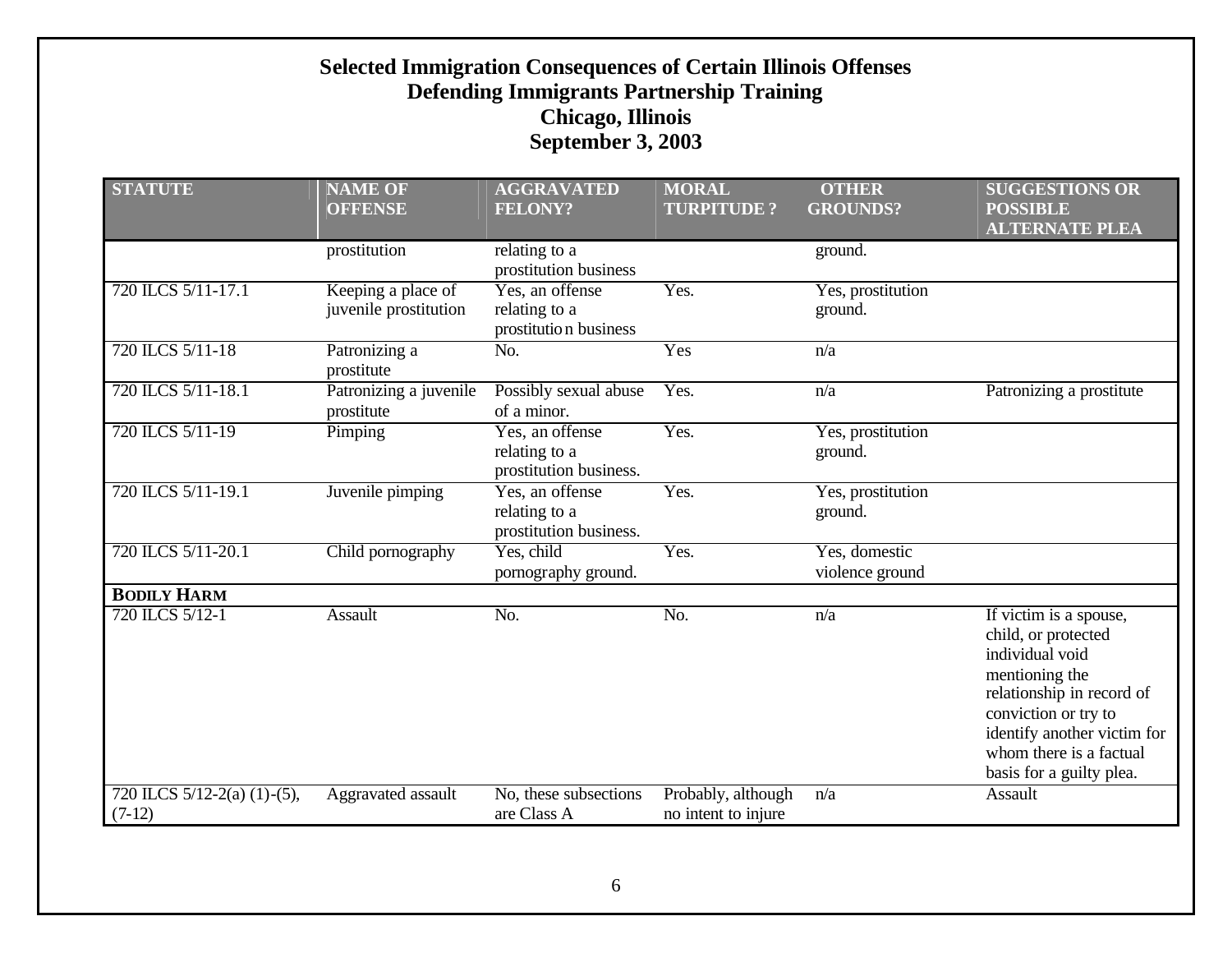| <b>Selected Immigration Consequences of Certain Illinois Offenses</b><br><b>Defending Immigrants Partnership Training</b><br><b>Chicago, Illinois</b><br><b>September 3, 2003</b> |                                              |                                                                                                                                                                    |                                   |                                                       |                                                                                                                                   |  |  |
|-----------------------------------------------------------------------------------------------------------------------------------------------------------------------------------|----------------------------------------------|--------------------------------------------------------------------------------------------------------------------------------------------------------------------|-----------------------------------|-------------------------------------------------------|-----------------------------------------------------------------------------------------------------------------------------------|--|--|
| <b>STATUTE</b>                                                                                                                                                                    | <b>NAME OF</b><br><b>OFFENSE</b>             | <b>AGGRAVATED</b><br><b>FELONY?</b>                                                                                                                                | <b>MORAL</b><br><b>TURPITUDE?</b> | <b>OTHER</b><br><b>GROUNDS?</b>                       | <b>SUGGESTIONS OR</b><br><b>POSSIBLE</b><br><b>ALTERNATE PLEA</b>                                                                 |  |  |
|                                                                                                                                                                                   |                                              | misdemeanors for<br>which the defendant<br>cannot receive a one-<br>year sentence.                                                                                 | or cause harm.                    |                                                       |                                                                                                                                   |  |  |
| 720 ILCS $5/12-2(a)(13)$                                                                                                                                                          | Aggravated assault,<br>discharging a firearm | Very likely if<br>defendant receives a<br>sentence of a year or<br>more.                                                                                           | Yes.                              | Yes, firearms ground.                                 | Assault                                                                                                                           |  |  |
| 720 ILCS 5/12-3                                                                                                                                                                   | <b>Battery</b>                               | No.                                                                                                                                                                | No.                               |                                                       | If the defendant<br>knowingly without<br>justification makes<br>contact, it might not be a<br>crime involving moral<br>turpitude. |  |  |
| 720 ILCS 5/12-3.2                                                                                                                                                                 | Domestic battery                             | Yes, crime of<br>violence if defendant<br>receives a sentence of<br>a year or more.<br>United States v.<br>Alvarenga-Silva, 324<br>F.3d 884 (7th Cir.<br>$2003$ ). | Yes.                              | Yes, domestic<br>violence ground of<br>deportability. | Battery.                                                                                                                          |  |  |
| 720 ILCS 5/12-3.3                                                                                                                                                                 | Domestic Battery,<br>aggravated              | Yes, crime of<br>violence if defendant<br>receives a sentence of<br>a year or more.<br>United States v.<br>Alvarenga-Silva, 324<br>F.3d 884 (7th Cir.              | Yes.                              | Yes, domestic<br>violence ground.                     | <b>Battery</b>                                                                                                                    |  |  |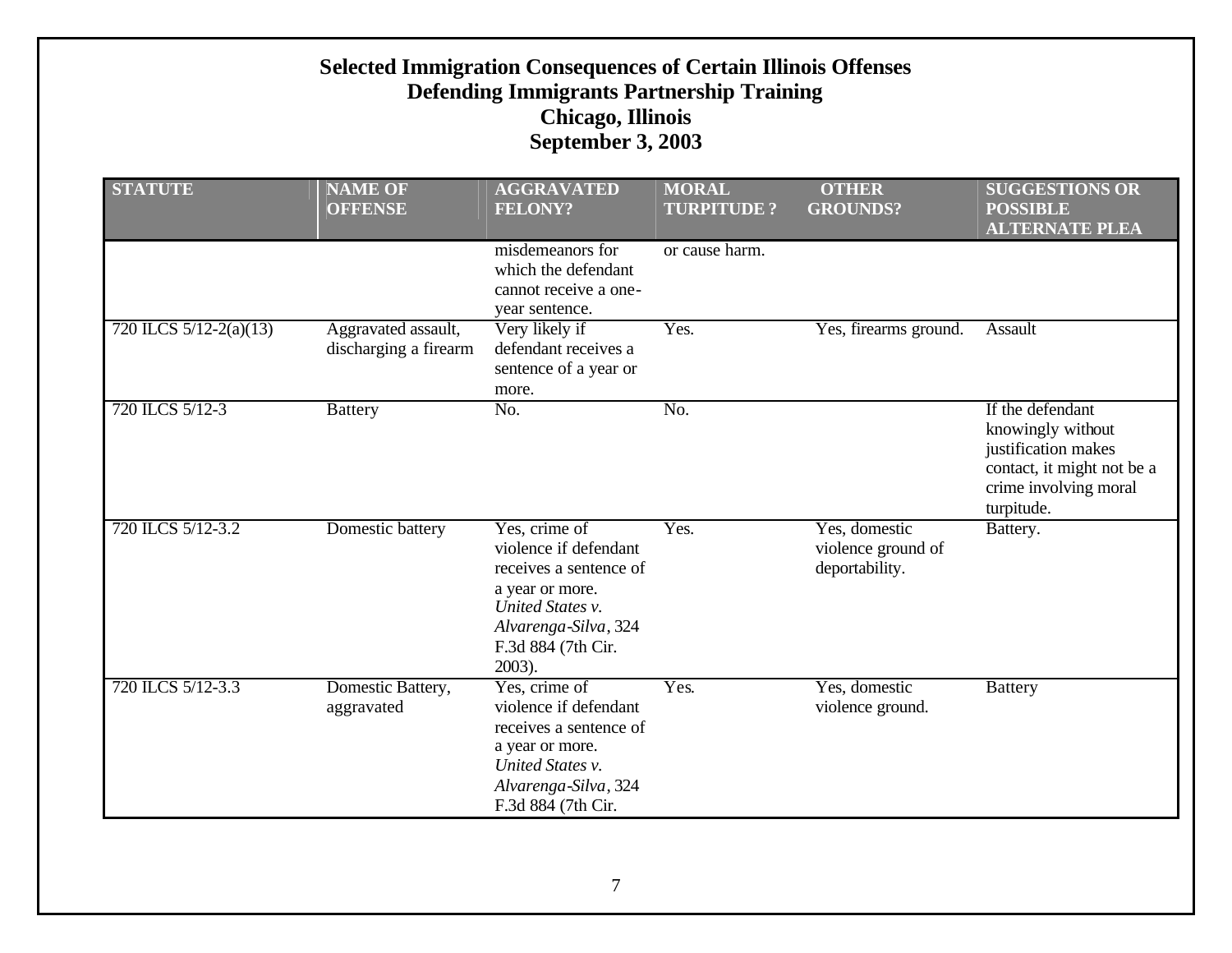#### **Selected Immigration Consequences of Certain Illinois Offenses Defending Immigrants Partnership Training Chicago, Illinois September 3, 2003 STATUTE NAME OF OFFENSE AGGRAVATED FELONY? MORAL TURPITUDE ? OTHER PROUNDS SUGGESTIONS OR POSSIBLE ALTERNATE PLEA** 2003). firearm, aggravated Yes, crime of violence. *See United States v. Alvarenga-*Yes, firearm ground.

|                                   | ש נסו מש ש ש נ                        | TELUM I :                                                                                                | TUNITIODE :                                                         | <b>UINUUITIDI.</b>                | 1 ODDIDLE<br><b>ALTERNATE PLEA</b>                                                                     |
|-----------------------------------|---------------------------------------|----------------------------------------------------------------------------------------------------------|---------------------------------------------------------------------|-----------------------------------|--------------------------------------------------------------------------------------------------------|
|                                   |                                       | $2003$ ).                                                                                                |                                                                     |                                   |                                                                                                        |
| 720 ILCS 5/12-4.2                 | Battery with a<br>firearm, aggravated | Yes, crime of<br>violence. See United<br>States v. Alvarenga-<br>Silva, 324 F.3d 884<br>(7th Cir. 2003). |                                                                     | Yes, firearm ground.              |                                                                                                        |
| 720 ILCS 5/12-4.1                 | Heinous battery                       | Yes, crime of<br>violence.                                                                               | Yes.                                                                | n/a                               |                                                                                                        |
| 720 ILCS 5/12-4.3                 | Aggravated battery of<br>a child      | Yes, if sentence is a<br>year or more [check]                                                            | Yes.                                                                | Yes, domestic<br>violence ground. |                                                                                                        |
| 720 ILCS 5/12-5                   | Reckless conduct                      | $\overline{No}$ .                                                                                        | No. See Matter of<br>Fualaau, 21 I. &<br>N. Dec. 475 (BIA<br>1996). | n/a                               |                                                                                                        |
| 720 ILCS 5/12-6                   | Intimidation                          | Possibly crime of<br>violence, but<br>likelihood varies by<br>subsection.                                | Possibly.                                                           | n/a                               |                                                                                                        |
| 720 ILCS 5/12-7                   | Compelling<br>confession              | Very likely to be a<br>crime of violence if<br>defendant receives a<br>sentence of a year or<br>more.    | Probably.                                                           | n/a                               |                                                                                                        |
| 720 ILCS 5/12-7.3                 | <b>Stalking</b>                       | Very likely to be a<br>crime of violence if a<br>defendant receives a<br>sentence of a year or<br>more.  | Probably.                                                           | Yes, domestic<br>violence.        | If victim is not covered by<br>domestic violence laws,<br>try to get lack of<br>relationship in record |
| 720 ILCS $5/12 - 7.4(a)(1)$ , (2) | Stalking aggravated                   | Very likely to be a                                                                                      | Probably.                                                           |                                   | If victim is not covered by                                                                            |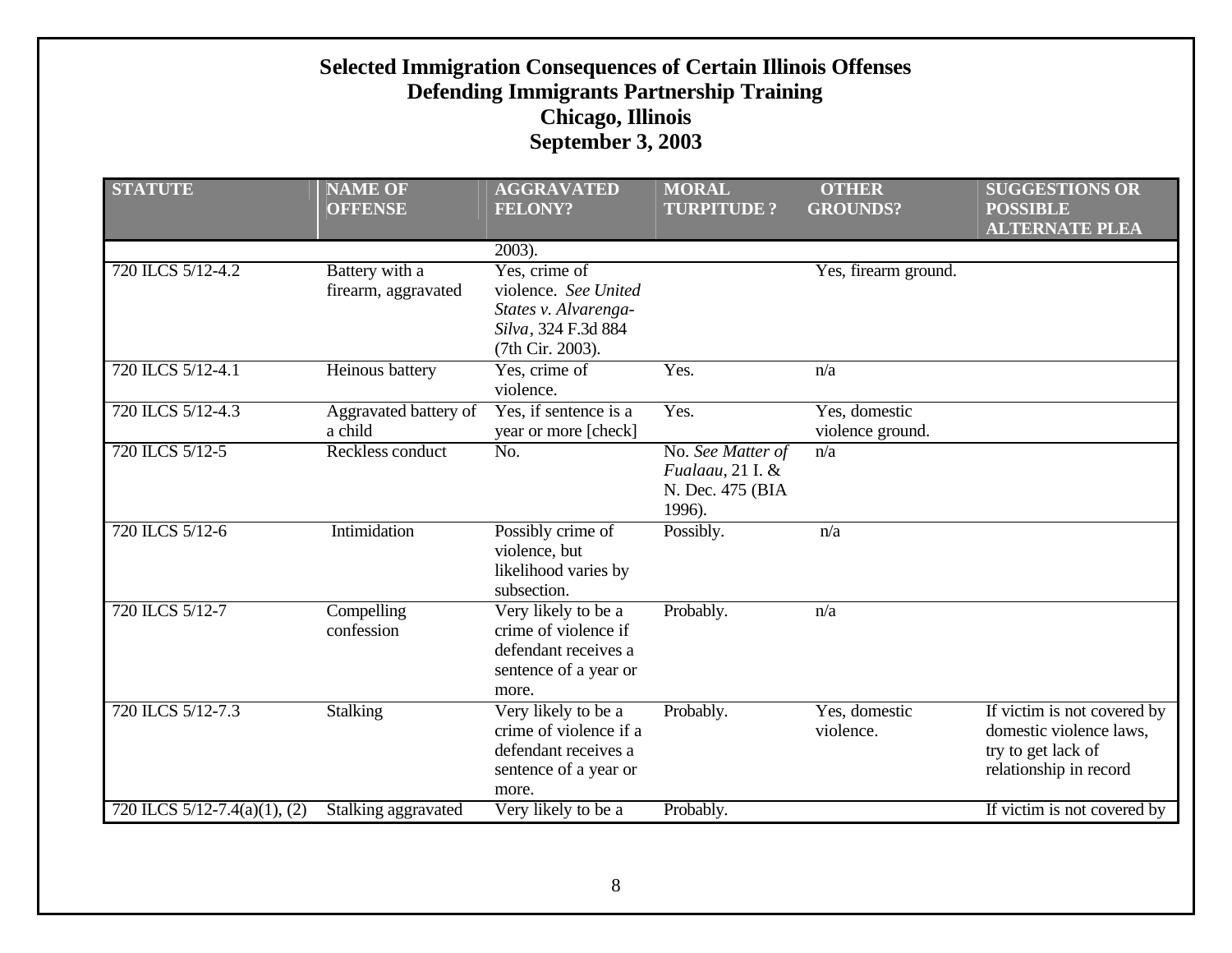| <b>STATUTE</b>              | <b>NAME OF</b><br><b>OFFENSE</b>                                                | <b>AGGRAVATED</b><br><b>FELONY?</b>                                                          | <b>MORAL</b><br><b>TURPITUDE?</b> | <b>OTHER</b><br><b>GROUNDS?</b> | <b>SUGGESTIONS OR</b><br><b>POSSIBLE</b><br><b>ALTERNATE PLEA</b>       |
|-----------------------------|---------------------------------------------------------------------------------|----------------------------------------------------------------------------------------------|-----------------------------------|---------------------------------|-------------------------------------------------------------------------|
|                             | (causing bodily harm<br>or restraining victim)                                  | crime of violence if<br>defendant receives a<br>sentence of a year or<br>more.               |                                   |                                 | domestic violence laws,<br>try to get lack of<br>relationship in record |
| 720 ILCS $5/12 - 7.4(a)(3)$ | Stalking, aggravated<br>(violating a<br>protection order)                       | Very likely a crime of<br>violence if defendant<br>receives a sentence of<br>a year or more. | Probably.                         | Yes, domestic<br>violence       |                                                                         |
| 720 ILCS 5/12-10            | Tattooing body of a<br>minor                                                    | No.                                                                                          | No.                               | n/a                             |                                                                         |
| 720 ILCS 5/12-10.1          | Piercing the body of a No.<br>minor                                             |                                                                                              | No.                               | n/a                             |                                                                         |
| 720 ILCS $5/12-11(a)(1)$    | Home invasion while<br>armed with a<br>dangerous weapon<br>other than a firearm | Yes, crime of<br>violence.                                                                   | Yes.                              | n/a                             |                                                                         |
| 720 ILCS $5/12-11(a)(2)$    | Home invasion while<br>causing intentional<br>injury                            | Yes, crime of<br>violence.                                                                   | Yes.                              | n/a                             |                                                                         |
| 720 ILCS $5/12-11(a)(3)$    | Home invasion while<br>armed with a firearm                                     | Yes, crime of<br>violence.                                                                   | Yes.                              | Yes, firearm ground.            |                                                                         |
| 720 ILCS $5/12-11(a)(4)$    | Home invasion by<br>force or threatened<br>force                                | Yes, crime of<br>violence.                                                                   | Yes.                              | n/a                             |                                                                         |
| 720 ILCS 5/12-11.1          | Vehicular invasion                                                              | Possibly, crime of<br>violence if defendant<br>receives a sentence of<br>a year or more.     | Yes.                              | n/a                             |                                                                         |
| 720 ILCS $5/12-13$ (a)(1)   | Criminal sexual                                                                 | Yes, rape aggravated                                                                         | Yes.                              | n/a                             |                                                                         |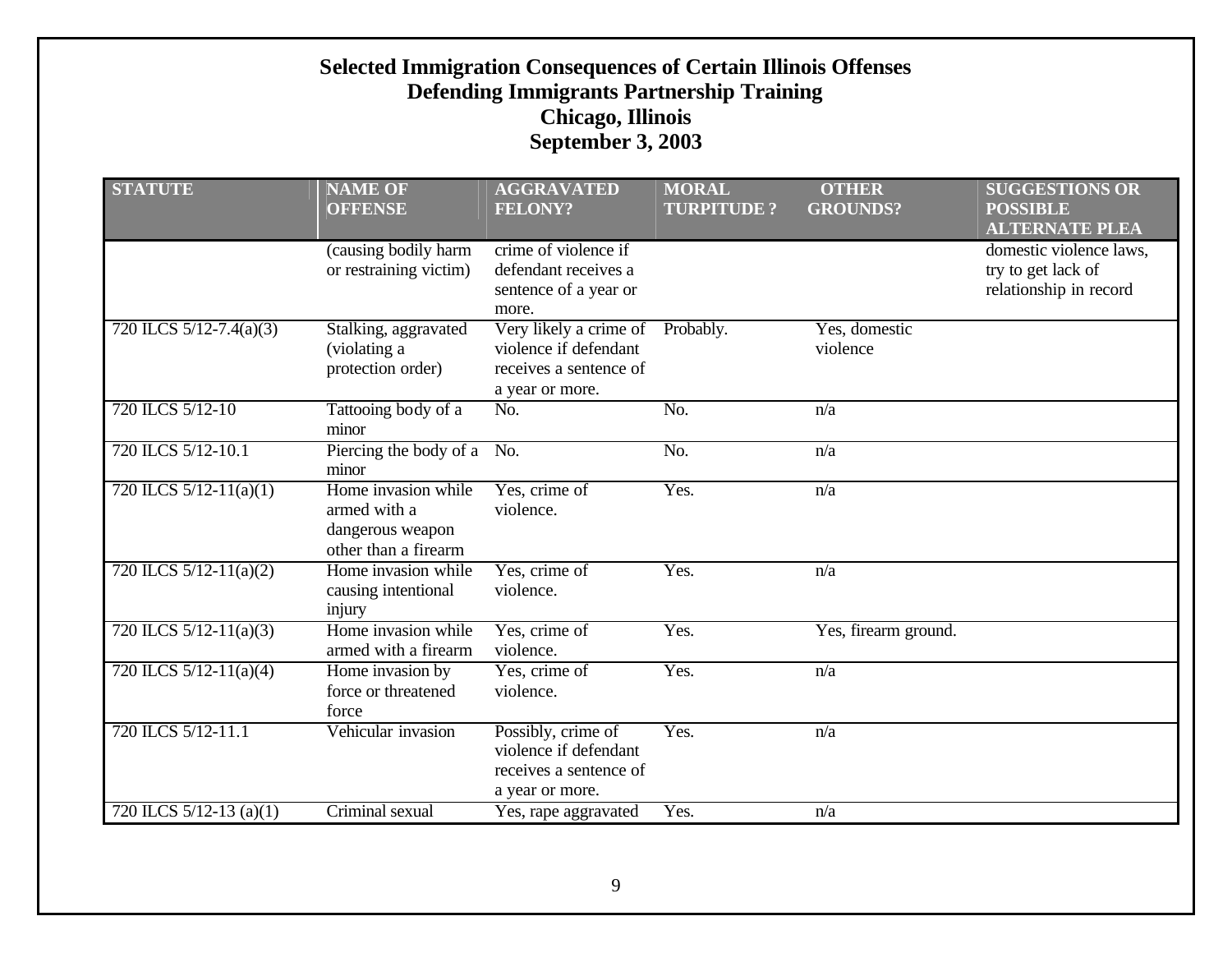| <b>Selected Immigration Consequences of Certain Illinois Offenses</b><br><b>Defending Immigrants Partnership Training</b><br><b>Chicago, Illinois</b><br>September 3, 2003 |                                                    |                                                                                                                                                                         |                                                                                                     |                                 |                                                                   |  |  |  |
|----------------------------------------------------------------------------------------------------------------------------------------------------------------------------|----------------------------------------------------|-------------------------------------------------------------------------------------------------------------------------------------------------------------------------|-----------------------------------------------------------------------------------------------------|---------------------------------|-------------------------------------------------------------------|--|--|--|
| <b>STATUTE</b>                                                                                                                                                             | <b>NAME OF</b><br><b>OFFENSE</b>                   | <b>AGGRAVATED</b><br><b>FELONY?</b>                                                                                                                                     | <b>MORAL</b><br><b>TURPITUDE ?</b>                                                                  | <b>OTHER</b><br><b>GROUNDS?</b> | <b>SUGGESTIONS OR</b><br><b>POSSIBLE</b><br><b>ALTERNATE PLEA</b> |  |  |  |
|                                                                                                                                                                            | assault                                            | felony ground or<br>sexual abuse of a<br>minor if the age of<br>victim is included in<br>the record of<br>conviction. Lara<br>Ruiz v. INS, 241 F.3d<br>(7th Cir. 2001). |                                                                                                     |                                 |                                                                   |  |  |  |
| 720 ILCS 5/12-14                                                                                                                                                           | Criminal sexual<br>assault, aggravated             | Yes, rape aggravated<br>felony ground.                                                                                                                                  | Yes.                                                                                                | n/a                             |                                                                   |  |  |  |
| 720 ILCS 5/12-14.1                                                                                                                                                         | Predatory criminal<br>sexual assault of a<br>minor | Yes, sexual abuse of<br>minor.                                                                                                                                          | Yes.                                                                                                | n/a                             |                                                                   |  |  |  |
| 720 ILCS $5/12 - 15(a)(1)$                                                                                                                                                 | Felony criminal<br>sexual abuse                    | Yes, crime of<br>violence if the<br>defendant receives a<br>sentence of a year or<br>more.                                                                              | Yes.                                                                                                | n/a                             |                                                                   |  |  |  |
| 720 ILCS 5/12-15(c)                                                                                                                                                        | Sexual abuse of a<br>minor, misdemeanor            | Yes, Guerrerro-Perez<br>v. INS, 256 F.3d 546<br>(7th Cir. 2001).                                                                                                        | Yes.                                                                                                | n/a                             |                                                                   |  |  |  |
| 720 ILCS 5/12-21.5                                                                                                                                                         | Child abandonment                                  | No.                                                                                                                                                                     | Probably, even<br>though the offense<br>lacks a specific<br>intent to harm<br>element. <sup>8</sup> | Yes, domestic<br>violence.      |                                                                   |  |  |  |
| 720 ILCS 5/12-16(c)(1)(i),                                                                                                                                                 | Sexual abuse of a                                  | Yes, United States v.                                                                                                                                                   | Yes.                                                                                                | n/a                             |                                                                   |  |  |  |

*See Matter of R*, 4 I&N Dec. 192 (BIA 1950) (holding Wisconsin's child abandonment statute to be a crime involving moral turpitude).

 $\overline{a}$ 

8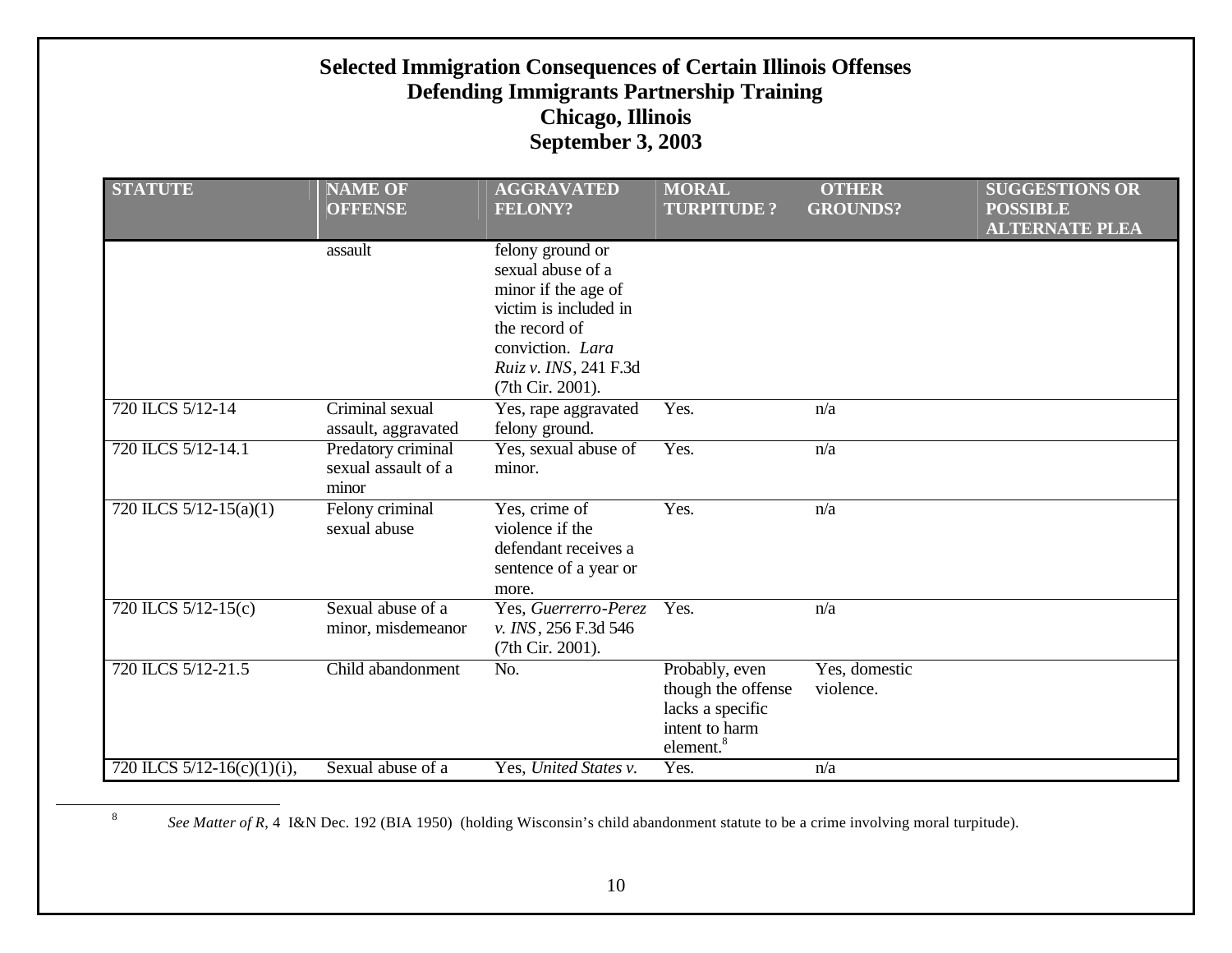| <b>STATUTE</b>                              | <b>NAME OF</b><br><b>OFFENSE</b>                  | <b>AGGRAVATED</b><br><b>FELONY?</b>                                                                                                              | <b>MORAL</b><br><b>TURPITUDE?</b>                                                                               | <b>OTHER</b><br><b>GROUNDS?</b>   | <b>SUGGESTIONS OR</b><br><b>POSSIBLE</b><br><b>ALTERNATE PLEA</b> |
|---------------------------------------------|---------------------------------------------------|--------------------------------------------------------------------------------------------------------------------------------------------------|-----------------------------------------------------------------------------------------------------------------|-----------------------------------|-------------------------------------------------------------------|
|                                             | minor, aggravated                                 | Vasquez-Abarca, 61<br>Fed. Appx. 243 (7th<br>Cir. 2003).                                                                                         |                                                                                                                 |                                   |                                                                   |
| 720 ILCS 5/12-30                            | Violation of<br>protection order<br>(misdemeanor) | No.                                                                                                                                              | Possibly.                                                                                                       | Yes, domestic<br>violence ground. |                                                                   |
| <b>THEFT AND RELATED</b><br><b>OFFENSES</b> |                                                   |                                                                                                                                                  |                                                                                                                 |                                   |                                                                   |
| 720 ILCS 5/-16-1                            | Misdemeanor theft                                 | No.                                                                                                                                              | Yes.                                                                                                            | n/a                               |                                                                   |
| 720 ILCS 5/-16-2                            | Theft of lost or<br>mislaid property              | No. Since it is a petty<br>offense there can be<br>no sentence to<br>imprisonment.                                                               | Yes, because it has<br>as an element a<br>permanent taking.                                                     | n/a                               |                                                                   |
| 720 ILCS $5/-16-3(a)$                       | Misdemeanor theft of<br>services                  | No, unless the<br>property was<br>committed in a school<br>or house of worship<br>and the defendant<br>received a sentence of<br>a year or more. | Possibly not<br>because a<br>permanent taking is<br>not an essential<br>element of the<br>offense. <sup>9</sup> | n/a                               |                                                                   |
| 720 ILCS 5/-16-3.1                          | False report of theft                             | No.                                                                                                                                              | Yes.                                                                                                            | n/a                               |                                                                   |
| 720 ILCS 5/-16-6                            | Possession of a stolen<br>firearm                 | Yes, if defendant<br>receives a sentence of<br>a year or more.                                                                                   | Yes.                                                                                                            | Yes, firearm ground.              |                                                                   |
| 720 ILCS 5/12-30                            | Violation of a<br>protection order                | No.                                                                                                                                              | Possibly.                                                                                                       | Yes, domestic<br>violence         |                                                                   |
| 720 ILCS 5/16-1                             | Theft (felony)                                    | Yes, theft ground if                                                                                                                             | Yes.                                                                                                            |                                   |                                                                   |

*See Matter of Grazley*, 14 I & N Dec. 330 (BIA 1973).

 $\overline{a}$ 

9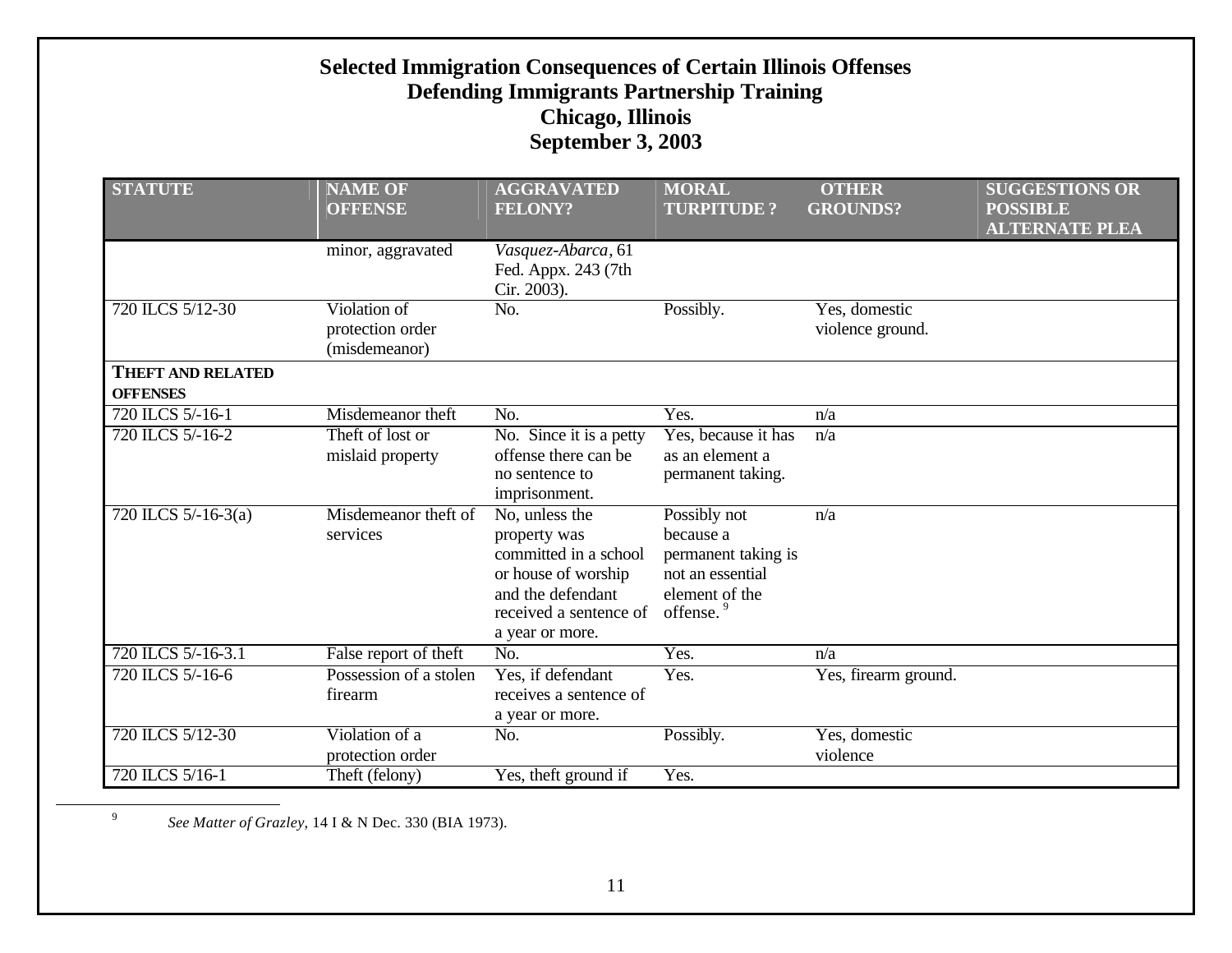| <b>STATUTE</b>        | <b>NAME OF</b><br><b>OFFENSE</b>  | <b>AGGRAVATED</b><br><b>FELONY?</b>                                                                                                                                                                  | <b>MORAL</b><br><b>TURPITUDE?</b> | <b>OTHER</b><br><b>GROUNDS?</b> | <b>SUGGESTIONS OR</b><br><b>POSSIBLE</b><br><b>ALTERNATE PLEA</b>                                                                                          |
|-----------------------|-----------------------------------|------------------------------------------------------------------------------------------------------------------------------------------------------------------------------------------------------|-----------------------------------|---------------------------------|------------------------------------------------------------------------------------------------------------------------------------------------------------|
|                       |                                   | defendant receives<br>sentence of a year or<br>more.                                                                                                                                                 |                                   |                                 |                                                                                                                                                            |
| 720 ILCS 5/16-6       | Possession of a stolen<br>firearm | Yes, if defendant<br>receives a sentence of<br>a year or more. See<br>Hernandez-Mancilla<br>v. INS, 246 F.3d 1002<br>(7th Cir. 2001).                                                                | No.                               | Yes, firearm ground             |                                                                                                                                                            |
| <b>RETAIL THEFT</b>   |                                   |                                                                                                                                                                                                      |                                   |                                 |                                                                                                                                                            |
| 720 ILCS 5/16A-10 (1) | Retail theft \$150 or<br>less     | No.                                                                                                                                                                                                  | Yes.                              | n/a                             |                                                                                                                                                            |
| 720 ILCS 5/16A-10 (2) | Retail theft, with<br>prior       | Yes, if record<br>establishes that the<br>defendant would have<br>a received a sentence<br>of a year without<br>recidivist<br>enhancement. See<br>footnote 4 for a<br>discussion of this<br>offense. | Yes.                              | n/a                             | The felony punishment<br>that could lead to a one-<br>year sentence appears to<br>be a recidivist<br>enhancement, not a<br>separate offense. <sup>10</sup> |
| 720 ILCS 5/16A-10 (3) | Retail theft over \$150           | Yes, if defendant<br>receives sentence of a                                                                                                                                                          | Yes.                              | n/a                             |                                                                                                                                                            |

<sup>10</sup> The statute expressly creates an enhancement for a prior offense. If the defendant receives a year because of the enhancement, then it might not be a theft-related aggravated felony offense. *See Matter of Rodriguez-Cortes*, 20 I&N Dec. 587 (BIA 1992) (holding that a noncitizen who received a sentencing enhancement for using a firearm during commission of offense is not a conviction for a firearm offense); *United States v. Corona-Sanchez*, 291 F.3d 1201 (9th Cir 2002) (*en banc*) (holding that California petty theft with priors was not an aggravated felony because maximum sentence without recidivist enhancement is less than one year).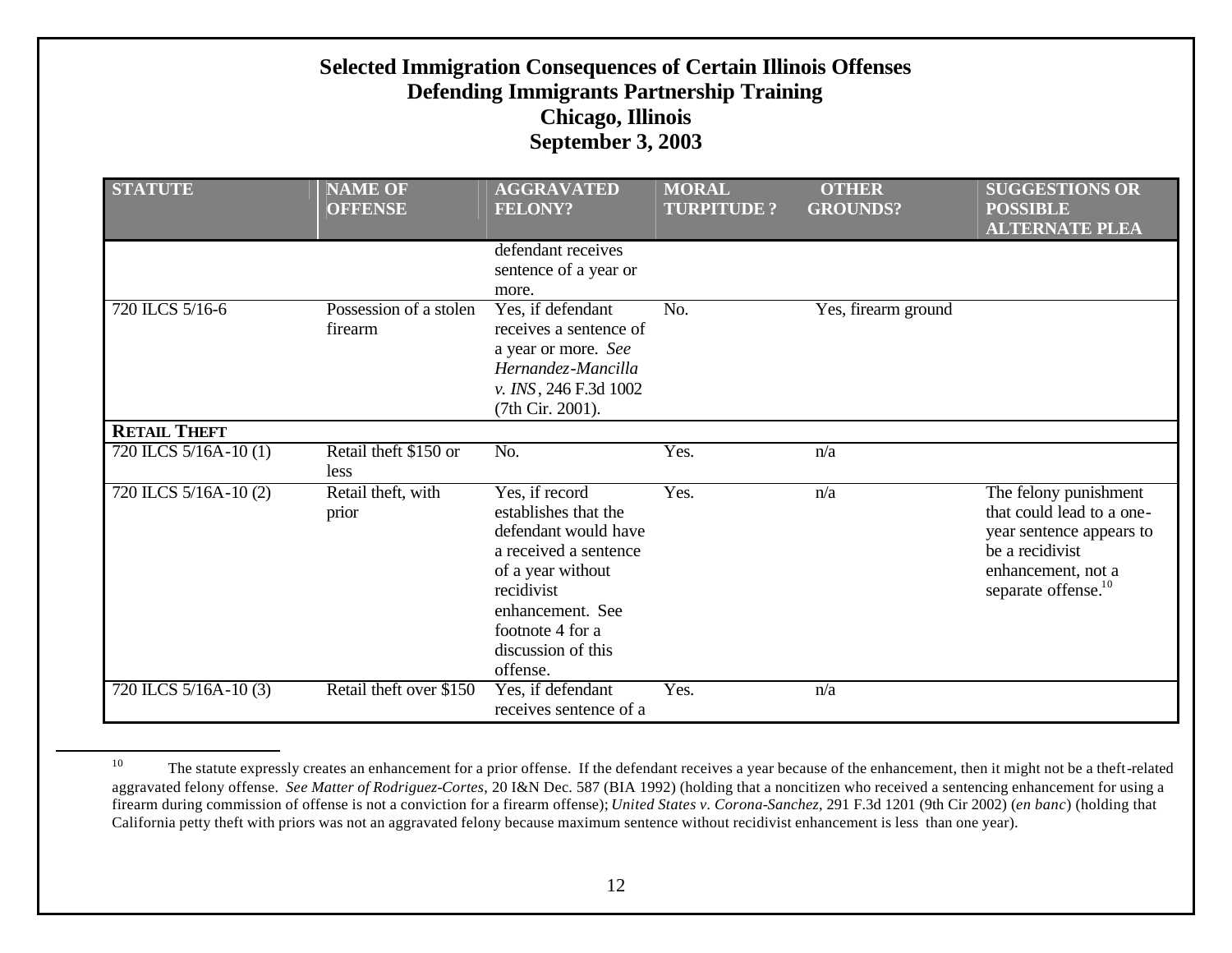| <b>STATUTE</b>     | <b>NAME OF</b><br><b>OFFENSE</b>                         | <b>AGGRAVATED</b><br><b>FELONY?</b>                                                                                                                  | <b>MORAL</b><br><b>TURPITUDE?</b>                                                              | <b>OTHER</b><br><b>GROUNDS?</b> | <b>SUGGESTIONS OR</b><br><b>POSSIBLE</b><br><b>ALTERNATE PLEA</b>                                                                      |
|--------------------|----------------------------------------------------------|------------------------------------------------------------------------------------------------------------------------------------------------------|------------------------------------------------------------------------------------------------|---------------------------------|----------------------------------------------------------------------------------------------------------------------------------------|
|                    |                                                          | year or more                                                                                                                                         |                                                                                                |                                 |                                                                                                                                        |
| 720 ILCS 5/17-1(B) | General deception                                        | Yes, fraud offense if<br>loss to victim exceeds<br>\$10,000.                                                                                         | Yes.                                                                                           |                                 |                                                                                                                                        |
| <b>DECEPTION</b>   |                                                          |                                                                                                                                                      |                                                                                                |                                 |                                                                                                                                        |
| 720 ILCS 5/17-1(C) | Deception on a Bank<br>or other Financial<br>Institution | Yes, fraud offense if<br>loss to victim exceeds<br>\$10,000.                                                                                         | Yes.                                                                                           | n/a                             |                                                                                                                                        |
| 720 ILCS 5/17-3    | Forgery                                                  | Yes, forgery offense<br>if the defendant<br>receives a sentence of<br>a year or more or a<br>fraud offense if loss<br>to victim exceeds<br>\$10,000. | Yes.                                                                                           | n/a                             |                                                                                                                                        |
| 720 ILCS 5/17-6    | State benefits fraud                                     | Yes, fraud offense if<br>record establishes<br>that defendant made a<br>knowing<br>misrepresentation and<br>that loss to victim<br>exceeds \$10,000. | Probably, although<br>statute lacks an<br>explicit intent to<br>defraud element. <sup>11</sup> | n/a                             | Try to have offense<br>treated as class 4 felony,<br>which would establish that<br>the loss to the victim does<br>not exceed $$10,000$ |
| 720 ILCS 5/17-8    | Health care benefits<br>fraud                            | Yes, fraud offense if<br>loss to victim exceeds<br>\$10,000.                                                                                         | Yes.                                                                                           | n/a                             |                                                                                                                                        |

<sup>11</sup> If defendant pleads to a materially false representation without admitting knowledge of its falsity, then immigration practitioner would have an argument that it was not an aggravated felony because knowledge of a statement's falsity is an essential feature of fraud. *See*, *e.g.*,*United States v. Precision Medical Labs*, 583 F.2d 434 (2d Cir. 1978) (differentiating between deliberate disregard of a statement's falsity and actual knowledge that it was false).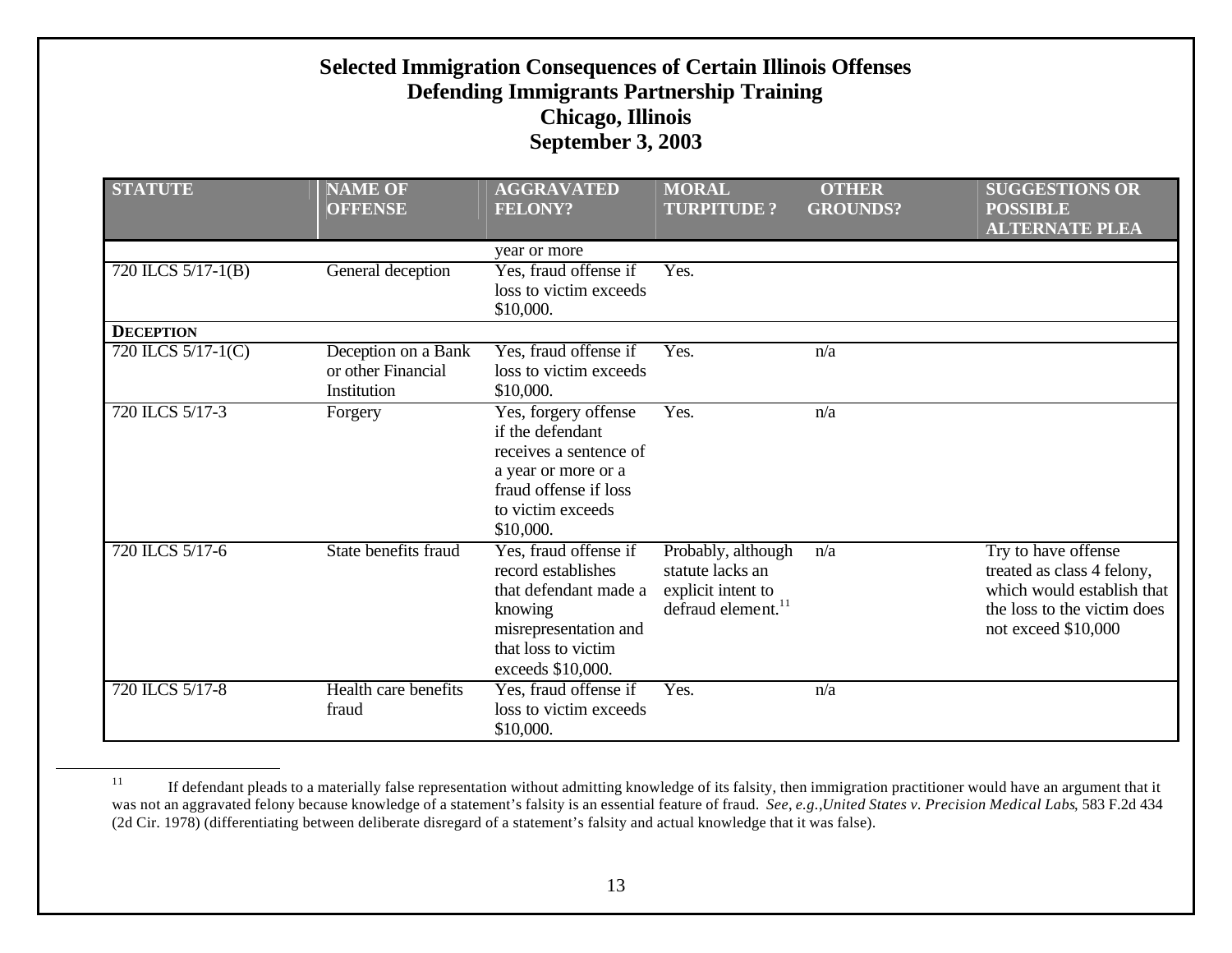| <b>STATUTE</b>                                         | <b>NAME OF</b><br><b>OFFENSE</b> | <b>AGGRAVATED</b><br><b>FELONY?</b>                                   | <b>MORAL</b><br><b>TURPITUDE?</b>                                                      | <b>OTHER</b><br><b>GROUNDS?</b> | <b>SUGGESTIONS OR</b><br><b>POSSIBLE</b><br><b>ALTERNATE PLEA</b>                                                                            |
|--------------------------------------------------------|----------------------------------|-----------------------------------------------------------------------|----------------------------------------------------------------------------------------|---------------------------------|----------------------------------------------------------------------------------------------------------------------------------------------|
| 720 ILCS 5/17-9                                        | Public aid wire fraud            | Very likely, if loss to<br>the victim exceeds<br>\$10,000.            | Very likely,<br>although statute<br>lacks an explicit<br>intent to defraud<br>element. | n/a                             | There is a remote<br>possibility that the<br>misdemeanor offense of<br>public aid wire fraud does<br>not always in volve fraud<br>or deceit. |
| 720 ILCS 5/17-10                                       | Public aid mail fraud            | Very likely, if loss to<br>the victim exceeds<br>\$10,000.            | Very likely,<br>although statute<br>lacks an explicit<br>intent to defraud<br>element. | n/a                             |                                                                                                                                              |
| 720 ILCS 5/17-11                                       | Odometer fraud                   | Yes, fraud offense if<br>loss to victim exceeds<br>\$10,000.          | Yes.<br>n/a                                                                            |                                 |                                                                                                                                              |
| 720 ILCS 5/17-13                                       | Fraudulent land sales            | Yes, fraud offense if<br>loss to victim exceeds<br>\$10,000.          | Yes.                                                                                   | n/a                             |                                                                                                                                              |
| 720 ILCS 5/17-20                                       | <b>Obstructing meters</b>        | Possibly a fraud<br>offense if loss to<br>victim exceeds<br>\$10,000. | Yes, if defendant<br>pleads guilty to<br>intent to defraud.                            | n/a                             | If possible, admit to an<br>"intent to injure" rather<br>than an "intent to defraud"                                                         |
| 720 ILCS 5/17-21                                       | Obstructing service<br>meters    | Possibly a fraud<br>offense if loss to<br>victim exceeds<br>\$10,000. | Yes.                                                                                   | n/a                             | Obstructing meters does<br>not necessarily always<br>involve moral turpitude.<br>See explanation above.                                      |
| <b>ROBBERY, BURGLARY</b><br><b>AND PROPERTY DAMAGE</b> |                                  |                                                                       |                                                                                        |                                 |                                                                                                                                              |
| <b>OFFENSES</b>                                        |                                  |                                                                       |                                                                                        |                                 |                                                                                                                                              |
| 720 ILCS 5/18-1                                        | Robbery                          | Yes, if defendant                                                     | Yes                                                                                    | n/a                             |                                                                                                                                              |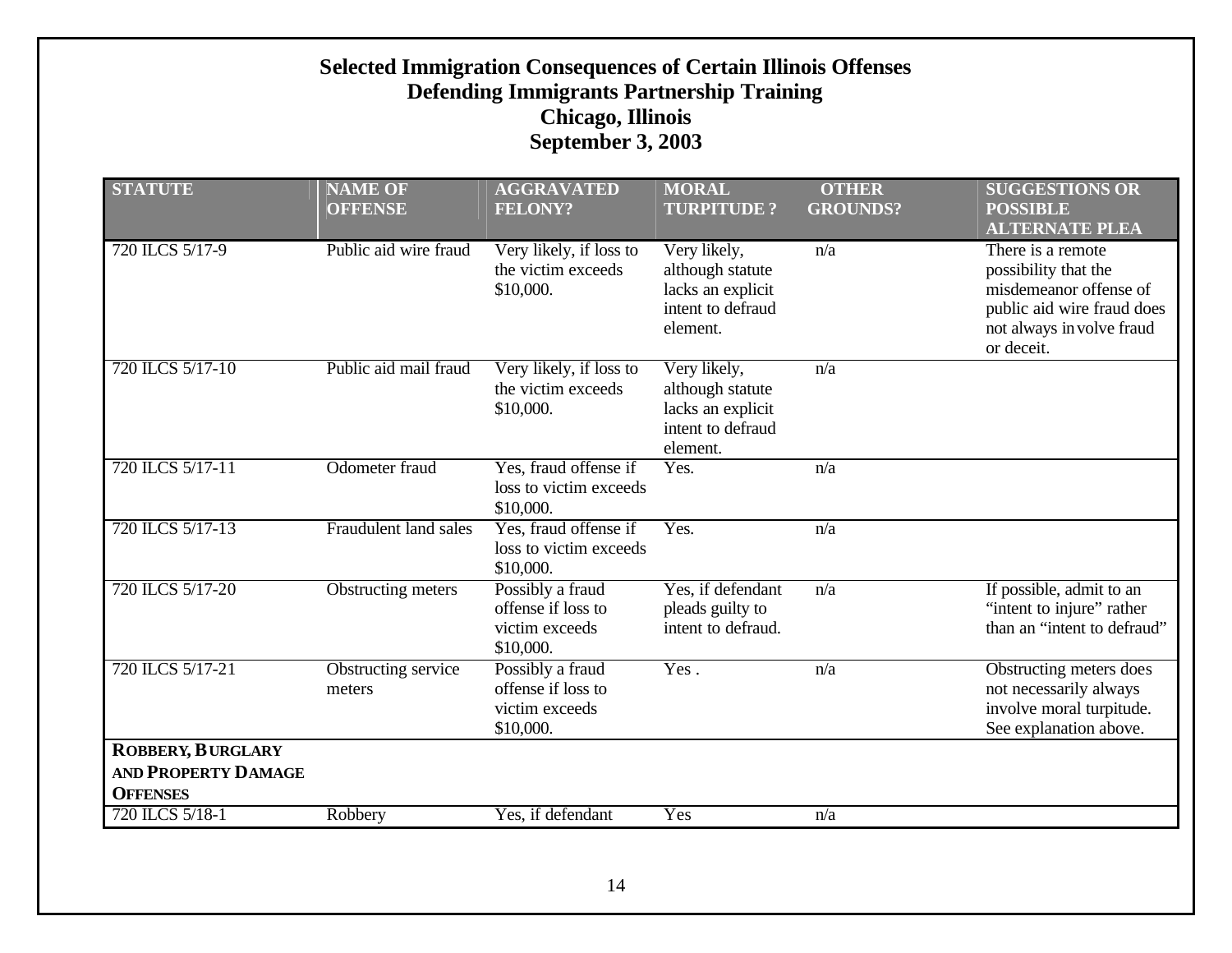| <b>STATUTE</b>  | <b>NAME OF</b><br><b>OFFENSE</b> | <b>AGGRAVATED</b><br><b>FELONY?</b>                                               | <b>MORAL</b><br><b>TURPITUDE?</b>                                                                                              | <b>OTHER</b><br><b>GROUNDS?</b>                                                                       | <b>SUGGESTIONS OR</b><br><b>POSSIBLE</b><br><b>ALTERNATE PLEA</b>                                                                       |
|-----------------|----------------------------------|-----------------------------------------------------------------------------------|--------------------------------------------------------------------------------------------------------------------------------|-------------------------------------------------------------------------------------------------------|-----------------------------------------------------------------------------------------------------------------------------------------|
|                 |                                  | receives a sentence of<br>a year or more.                                         |                                                                                                                                |                                                                                                       |                                                                                                                                         |
| 720 ILCS 5/18.2 | Armed robbery                    | Yes.                                                                              | Yes.                                                                                                                           | Yes, firearm ground if<br>the record of<br>conviction establishes<br>that the weapon is a<br>firearm. |                                                                                                                                         |
| 720 ILCS 5/19-1 | <b>Burglary</b>                  | Possibly. $12$                                                                    |                                                                                                                                | n/a                                                                                                   | Criminal trespass or<br>possession of burglary<br>tools with intent to<br>commit a felony other<br>than theft                           |
| 720 ILCS 5/19-2 | Possession of<br>burglary tools  | Possibly, if defendant<br>receives a sentence of<br>a year or more. <sup>13</sup> | Yes, if record of<br>conviction<br>establishes that the<br>defendant<br>possessed the tools<br>with intent to<br>commit theft. | n/a                                                                                                   | Plead to unspecified<br>felony or attempt to<br>identify another felony<br>that defendant intended to<br>commit with burglary<br>tools. |
| 720 ILCS 5/19-3 | Residential burglary             | Yes, if defendant<br>receives sentence of a<br>year or more.                      | Yes, if underlying<br>crime is theft or<br>other crime<br>involving moral<br>turpitude.                                        | n/a                                                                                                   | Criminal trespass or<br>possession of burglary<br>tools with intent to<br>commit a felony other<br>than theft                           |

<sup>12</sup> A conviction for burglary of a vehicle is not a "burglary offense" under 8 U.S.C. §1101(a)(43)(G), INA § 101(a)(43)(G) *Solorzano-Patlan v. INS*, 207 F.3d 869, 875 (7th Cir. 2000). The Seventh Circuit has held, however that a burglary conviction could be an aggravated felony as an attempted theft under 8 U.S.C. §1101(a)(43)(U), INA § 101(a)(43)(U). *United States v. Martinez-Garcia*, 268 F.3d 460 (7th Cir. 2001).

<sup>13</sup> Although the Seventh Circuit did not decide the issue, its decision in *Hernandez-Mancilla v. INS*, 246 F.3d 1002 (7th Cir. 2001) suggests that possession of burglarious tools is not an aggravated felony.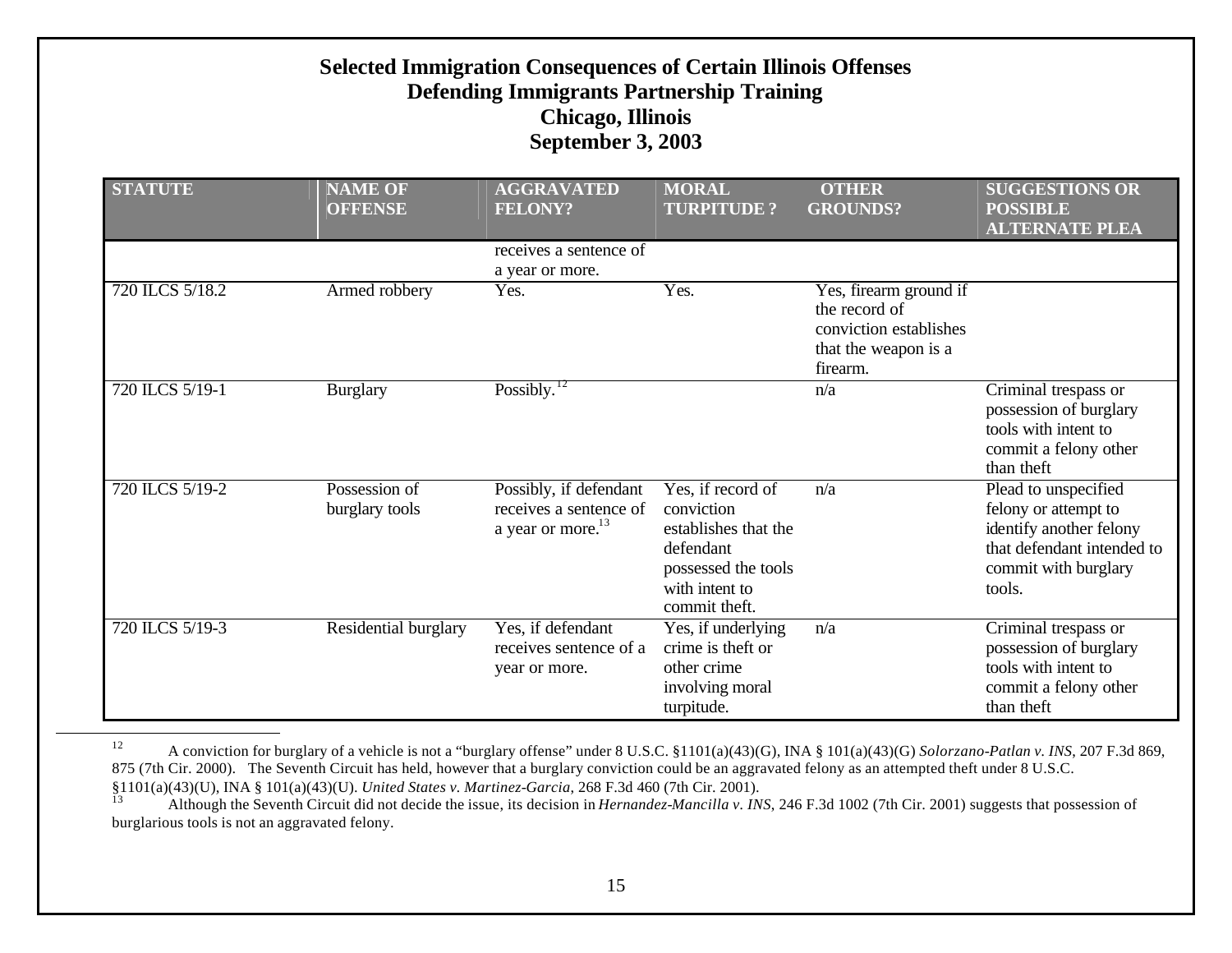| <b>STATUTE</b>    | <b>NAME OF</b><br><b>OFFENSE</b>                | <b>AGGRAVATED</b><br><b>FELONY?</b>                                                                                                                                               | <b>MORAL</b><br><b>TURPITUDE?</b>                           | <b>OTHER</b><br><b>GROUNDS?</b> | <b>SUGGESTIONS OR</b><br><b>POSSIBLE</b><br><b>ALTERNATE PLEA</b>                                                              |
|-------------------|-------------------------------------------------|-----------------------------------------------------------------------------------------------------------------------------------------------------------------------------------|-------------------------------------------------------------|---------------------------------|--------------------------------------------------------------------------------------------------------------------------------|
| 720 ILCS 5/20-1   | Arson                                           | Yes. Crime of<br>violence if defendant<br>receives a sentence of<br>a year or more. See<br>Matter of Palacios,<br>22 I&N Dec. 434<br>(BIA 1998).                                  | Yes.                                                        | n/a                             | Misdemeanor criminal<br>damage to property or<br>felony criminal damage to<br>property with a sentence<br>of less than a year. |
| 720 ILCS 5/20-1.1 | <b>Aggravated Arson</b>                         | Yes, a conviction is a<br>crime of violence and<br>the offense carries a<br>mandatory minimum<br>sentence that is more<br>than one year. See<br>730 ILCS 5/5-5-3<br>$(c)(2)(C)$ . | Yes.                                                        | n/a                             | Misdemeanor criminal<br>damage to property or<br>felony criminal damage to<br>property with a sentence<br>of less than a year. |
| 720 ILCS 5/20-1.2 | Residential arson                               | Yes, a conviction is a<br>crime of violence and<br>the offense carries a<br>mandatory minimum<br>sentence that is more<br>than one year. 730<br>ILCS 5/5-5-<br>$3(c)(2)(Q)$ .     | Yes.                                                        | n/a                             | Misdemeanor criminal<br>damage to property or<br>felony criminal damage to<br>property with a sentence<br>of less than a year. |
| 720 ILCS 5/21-1   | Criminal damage to<br>property<br>(misdemeanor) | No.                                                                                                                                                                               | It depends on the<br>subsection the<br>defendant violated.  | n/a                             |                                                                                                                                |
| 720 ILCS 5/21-1   | Criminal damage to<br>property (felony)         | Possibly, if defendant<br>receives a sentence of<br>a year or more.                                                                                                               | It depends on the<br>subsection the<br>defendant vio lated. | n/a                             | Misdemeanor criminal<br>damage to property                                                                                     |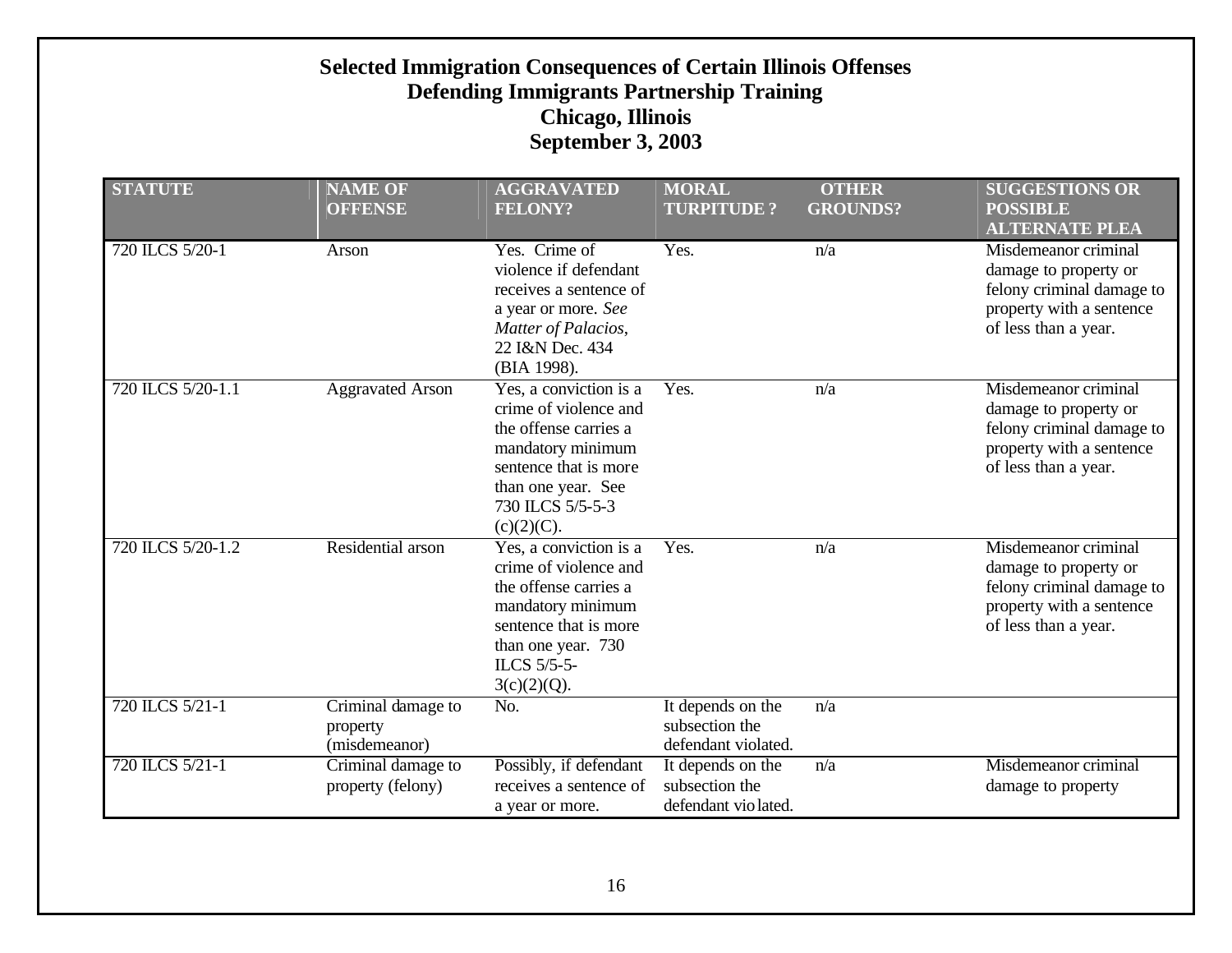| <b>Selected Immigration Consequences of Certain Illinois Offenses</b><br><b>Defending Immigrants Partnership Training</b><br><b>Chicago, Illinois</b><br><b>September 3, 2003</b> |                                                                                                                |                                                                                                                                                   |                                                            |                                                                                                                             |                                                                   |  |
|-----------------------------------------------------------------------------------------------------------------------------------------------------------------------------------|----------------------------------------------------------------------------------------------------------------|---------------------------------------------------------------------------------------------------------------------------------------------------|------------------------------------------------------------|-----------------------------------------------------------------------------------------------------------------------------|-------------------------------------------------------------------|--|
| <b>STATUTE</b>                                                                                                                                                                    | <b>NAME OF</b><br><b>OFFENSE</b>                                                                               | <b>AGGRAVATED</b><br><b>FELONY?</b>                                                                                                               | <b>MORAL</b><br><b>TURPITUDE?</b>                          | <b>OTHER</b><br><b>GROUNDS?</b>                                                                                             | <b>SUGGESTIONS OR</b><br><b>POSSIBLE</b><br><b>ALTERNATE PLEA</b> |  |
| <b>WEAPON OFFENSES</b>                                                                                                                                                            |                                                                                                                |                                                                                                                                                   |                                                            |                                                                                                                             |                                                                   |  |
| 720 ILCS 5/24-1.1                                                                                                                                                                 | Unlawful use of a<br>weapon by a felon                                                                         | Yes, if record of<br>conviction establishes<br>that weapon is a<br>firearm. See Matter of<br>Vasquez-Muniz, 23 I.<br>& N. Dec. 207 (BIA<br>2002). | $\overline{No.}$                                           | Firearm offense if<br>record of conviction<br>establishes that<br>defendant used a<br>firearm in committing<br>the offense. |                                                                   |  |
| 720 ILCS 5/24-3                                                                                                                                                                   | Unlawful sale of<br>firearms                                                                                   | Yes, firearm<br>trafficking.                                                                                                                      | Possibly.                                                  | Firearm offense.                                                                                                            | Unlawful possession of a<br>firearm                               |  |
| 720 ILCS 5/24-3A                                                                                                                                                                  | Gunrunning                                                                                                     | Yes, firearms<br>trafficking offense.                                                                                                             | Possibly.                                                  | Firearm offense.                                                                                                            | Unlawful possession of a<br>firearm                               |  |
| 720 ILCS $5/25-1(a)(1)$                                                                                                                                                           | Mob action<br>Likely to be a crime<br>of violence if<br>defendant receives a<br>sentence of a year or<br>more. |                                                                                                                                                   | Likely<br>n/a                                              |                                                                                                                             | Disorderly conduct.                                               |  |
| 720 ILCS $5/25-1(a)(2)$                                                                                                                                                           | Mob action,<br>misdemeanor                                                                                     | No.                                                                                                                                               | Possibly, but it<br>lacks an intent to<br>do harm element. | n/a                                                                                                                         | Disorderly conduct.                                               |  |
| <b>CRIMES AGAINST PUBLIC</b><br><b>ORDER AND</b><br><b>GOVERNMENT</b>                                                                                                             |                                                                                                                |                                                                                                                                                   |                                                            |                                                                                                                             |                                                                   |  |
| 720 ILCS $5/25-1(a)(3)$                                                                                                                                                           | Mob action with<br>intent to do violence,<br>misdemeanor                                                       | No.                                                                                                                                               | Likely.                                                    | n/a                                                                                                                         | Disorderly conduct.                                               |  |
| 720 ILCS 5/26-1                                                                                                                                                                   | Disorderly conduct,<br>misdemeanor                                                                             | No.                                                                                                                                               | No.                                                        | n/a                                                                                                                         |                                                                   |  |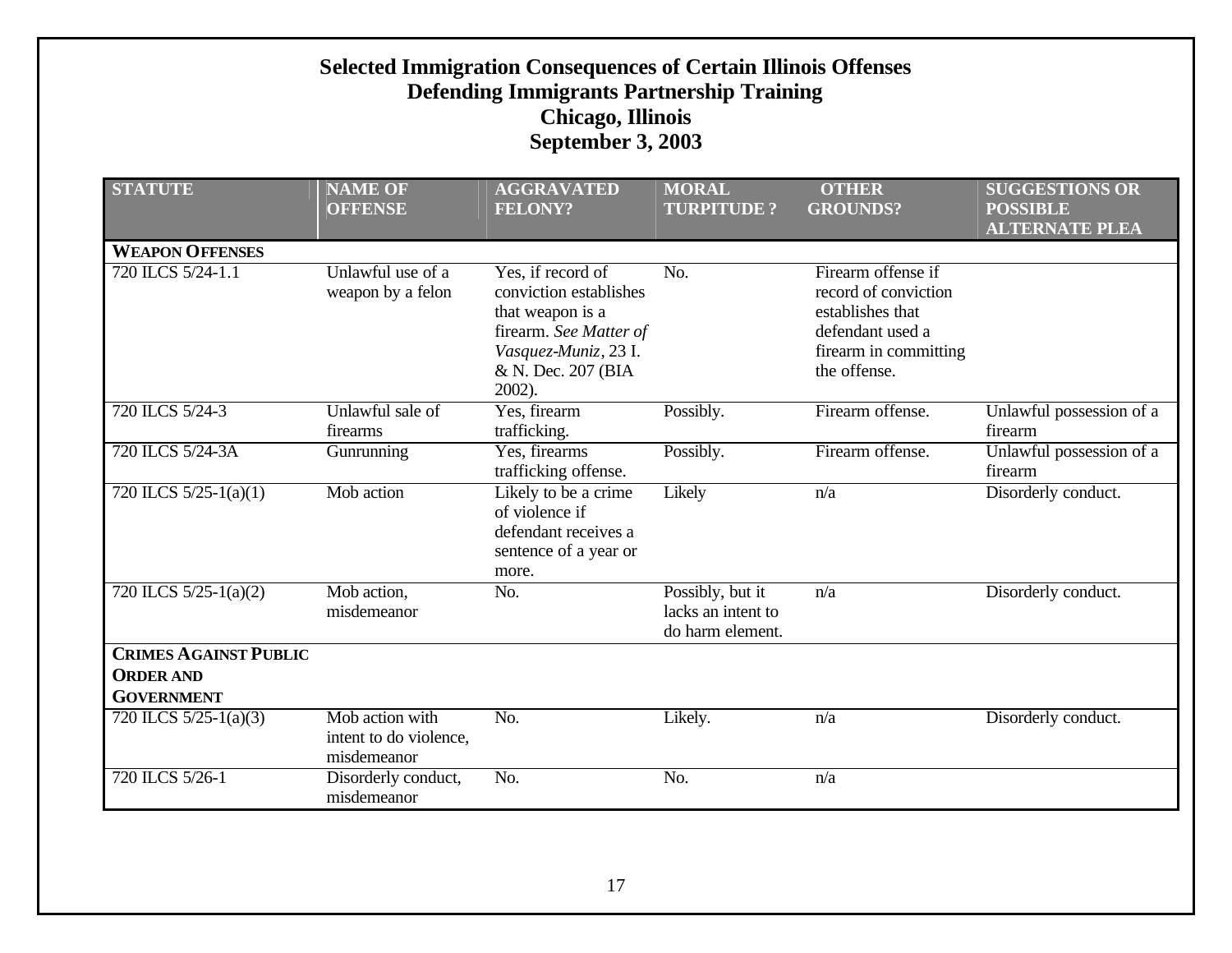| <b>STATUTE</b>                                            | <b>NAME OF</b><br><b>OFFENSE</b> | <b>AGGRAVATED</b><br><b>FELONY?</b>                                                                                                                                                               | <b>MORAL</b><br><b>TURPITUDE?</b> | <b>OTHER</b><br><b>GROUNDS?</b> | <b>SUGGESTIONS OR</b><br><b>POSSIBLE</b><br><b>ALTERNATE PLEA</b>                                                                                                     |
|-----------------------------------------------------------|----------------------------------|---------------------------------------------------------------------------------------------------------------------------------------------------------------------------------------------------|-----------------------------------|---------------------------------|-----------------------------------------------------------------------------------------------------------------------------------------------------------------------|
| 720 ILCS 5/29A-1                                          | Commercial bribery               | No. Although<br>commercial bribery is<br>an aggravated felony<br>if the defendant<br>receives a one-year<br>sentence, this offense<br>is punishable by less<br>than one year.                     | Possibly.                         | n/a                             |                                                                                                                                                                       |
| 720 ILCS 5/30-1                                           | Treason                          | Yes, treason ground.                                                                                                                                                                              | Yes.                              | n/a                             | Misprision of treason                                                                                                                                                 |
| 720 ILCS 5/30-2                                           | Misprision of treason            | No. <sup>14</sup>                                                                                                                                                                                 | Possibly. $^{15}$                 | n/a                             |                                                                                                                                                                       |
| 720 ILCS 5/31-4                                           | Obstruction of justice           | Yes, under<br>obstruction of justice<br>ground, provided the<br>defendant receives a<br>one-year sentence<br>and the record of<br>conviction establishes<br>"obstruction of<br>judicial process." | Possibly.                         | n/a                             |                                                                                                                                                                       |
| 720 ILCS 5/31-6<br>Failure to report to<br>serve sentence |                                  | Yes, if crime for<br>which defendant fails<br>to appear is<br>punishable by five<br>years or more.                                                                                                | Possibly.                         | n/a                             | If original charge will not<br>make defendant subject to<br>removal, try to factor<br>defendant's flight into the<br>sentence for the original<br>offense rather than |

<sup>14</sup> *Matter of Espinoza-Gonzalez*, 22 I& N Dec. 889. (BIA 1999)

<sup>15</sup> *Compare Matter of S-C*, 3 I&N Dec. 350 (BIA 1948) (holding that a conviction for misprision of felony was not a crime involving moral turpitude) *with Itani v. Ashcroft*, 298 F.3d 1213 (11th Cir. 2002) (holding that a conviction for misprision of felony is a crime involving moral turpitude).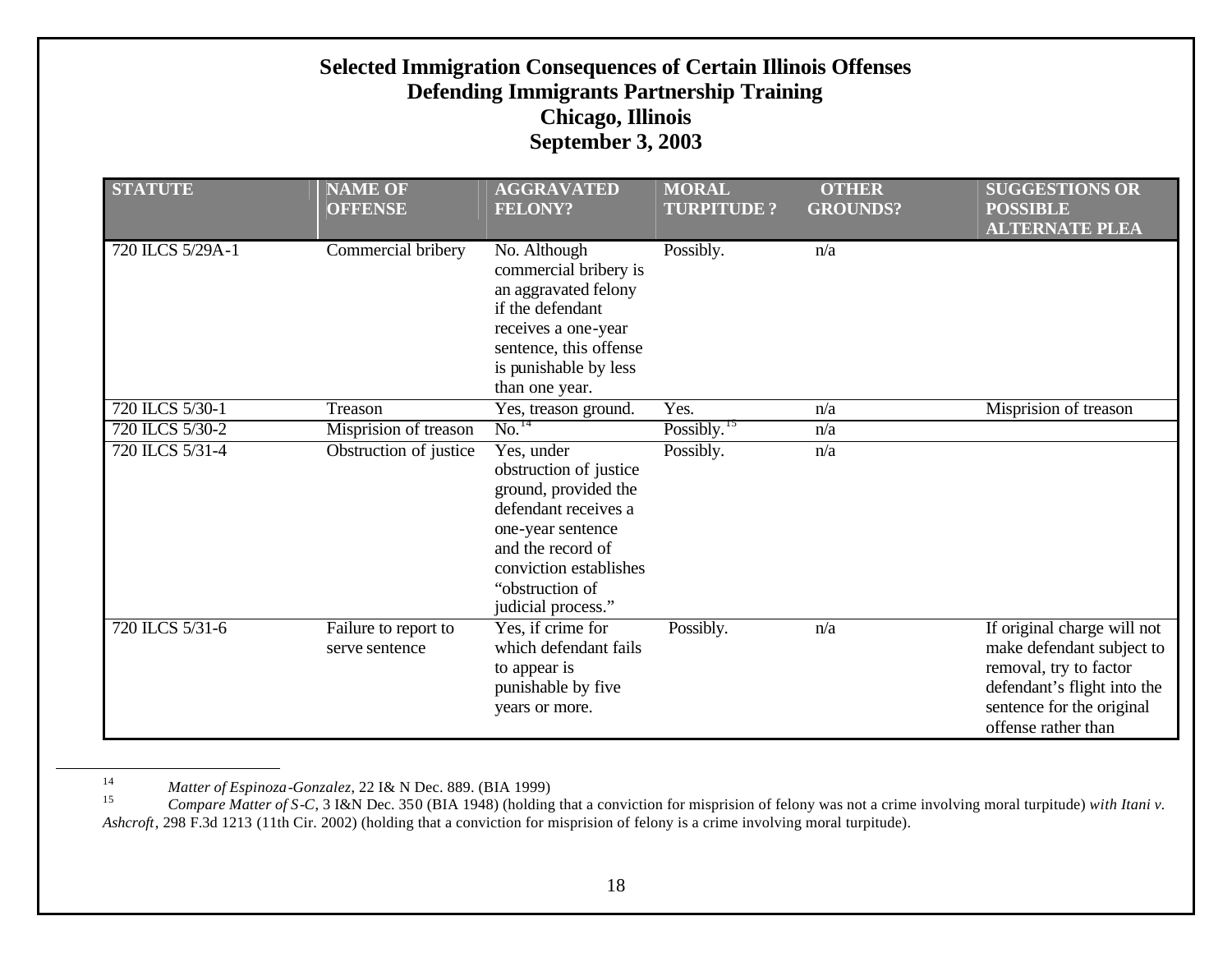| <b>STATUTE</b>   | <b>NAME OF</b><br><b>OFFENSE</b> | <b>AGGRAVATED</b><br><b>FELONY?</b>                                                                                                                                                                   | <b>MORAL</b><br><b>TURPITUDE?</b> | <b>OTHER</b><br><b>GROUNDS?</b> | <b>SUGGESTIONS OR</b><br><b>POSSIBLE</b><br><b>ALTERNATE PLEA</b>                                                                                                                                                     |
|------------------|----------------------------------|-------------------------------------------------------------------------------------------------------------------------------------------------------------------------------------------------------|-----------------------------------|---------------------------------|-----------------------------------------------------------------------------------------------------------------------------------------------------------------------------------------------------------------------|
|                  |                                  |                                                                                                                                                                                                       |                                   |                                 | pleading to an aggravated<br>felony offense.                                                                                                                                                                          |
| 720 ILCS 5/32-2  | Perjury                          | Yes, perjury ground.                                                                                                                                                                                  | Yes.                              | n/a                             |                                                                                                                                                                                                                       |
| 720 ILCS 5/32-3  | Perjury, subornation<br>of       | Yes, perjury ground.                                                                                                                                                                                  | Yes.                              | n/a                             |                                                                                                                                                                                                                       |
| 720 ILCS 5/32-10 | Violation of bail bond           | Yes, if crime for<br>which defendant fails<br>to appear is<br>punishable by two<br>years or more.                                                                                                     | Possibly.                         | n/a                             | If original charge will not<br>make defendant subject to<br>removal, try to factor<br>defendant's flight into the<br>sentence for the original<br>offense rather than<br>pleading to an aggravated<br>felony offense. |
| 720 ILCS 5/33-1  | <b>Bribery</b>                   | Yes, if defendant<br>receives a sentence of<br>a year or more.                                                                                                                                        | Yes.                              | n/a                             | Commercial bribery                                                                                                                                                                                                    |
| 720 ILCS 5/46-1  | Insurance fraud                  | Yes, a fraud offense<br>if record the<br>conviction establishes<br>that loss to the victim<br>exceeds \$10,000 or a<br>theft offense if the<br>defendant receives a<br>sentence of a year or<br>more. | Yes.                              | n/a                             | Try to have offense<br>treated as class 3 felony or<br>misdemeanor, which<br>would establish that the<br>loss to the victim does not<br>exceed \$10,000                                                               |